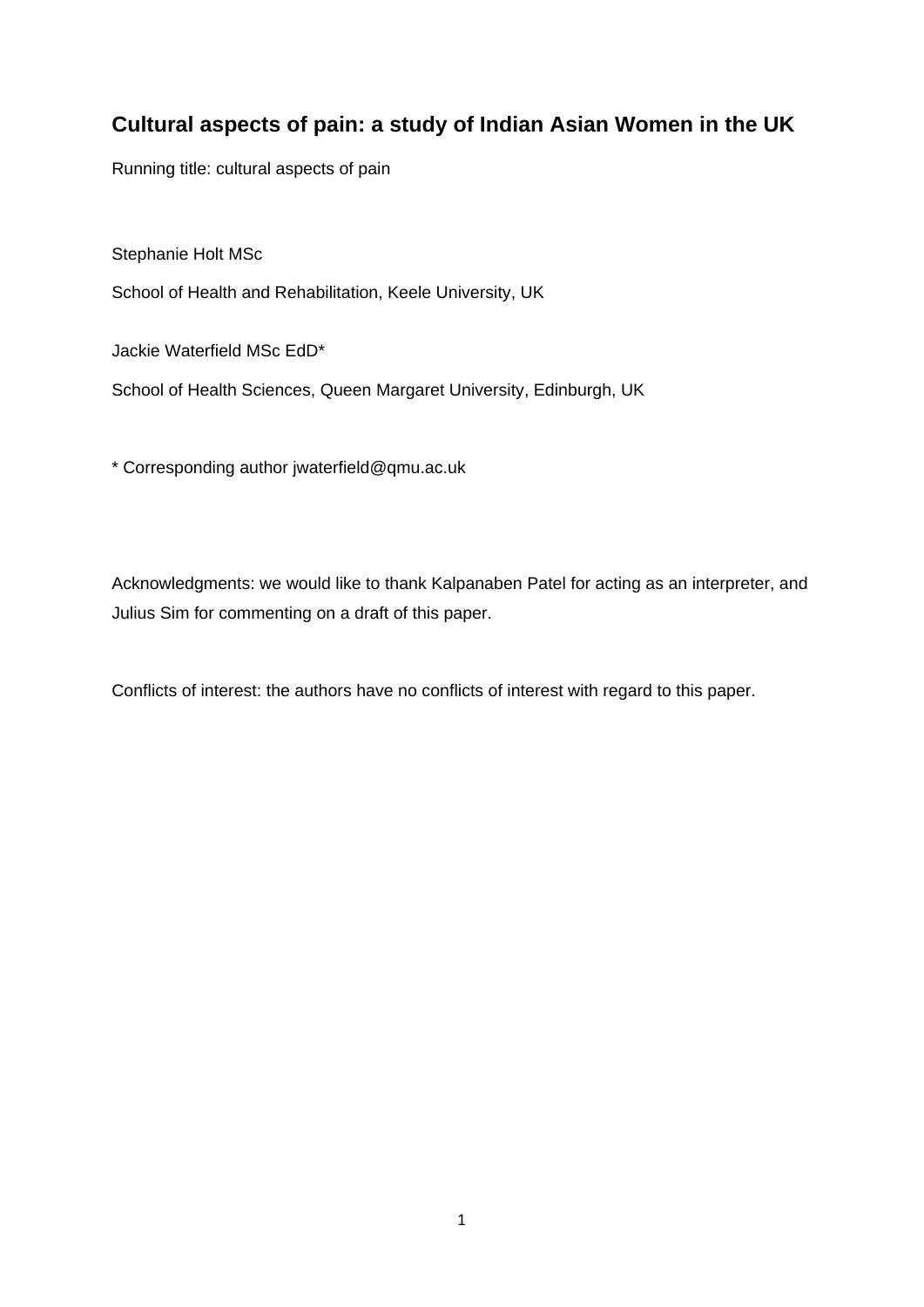# **Abstract**

**Objectives:** Culture and ethnicity are acknowledged as important factors in the context of the biopsychosocial model. They may contribute to explaining the experience of pain, therapeutic encounters within health care, and the strategies that individuals use to cope with pain. This study explored these issues in a sample of Indian Asian women in the United Kingdom.

**Methods:** Based on a phenomenological approach, seventeen women participated in five semistructured group interviews. Data were analysed using qualitative content analysis, so as to identify core themes and subthemes inductively from the data.

**Results:** Five themes were identified: meaning of pain; personal experience of pain; causes of pain; coping strategies; family and friends; experience of health care. Pain was conceptualized in both physical and mental terms, and its experience was explained largely in terms of functional consequences. The causes of pain offered suggested externalized beliefs, relating to events in participants' lives, rather than being expressed in biomedical terms. Alongside culture-specific therapies, the women spoke of coping strategies based on rest and activity. Although satisfaction with health care appeared to be high overall, problems due to communication – sometimes related to a language barrier – were voiced by some participants.

**Conclusions:** Greater attention to cultural aspects of the pain experience may assist health professionals in communicating with and managing patients with pain from ethnic minority backgrounds.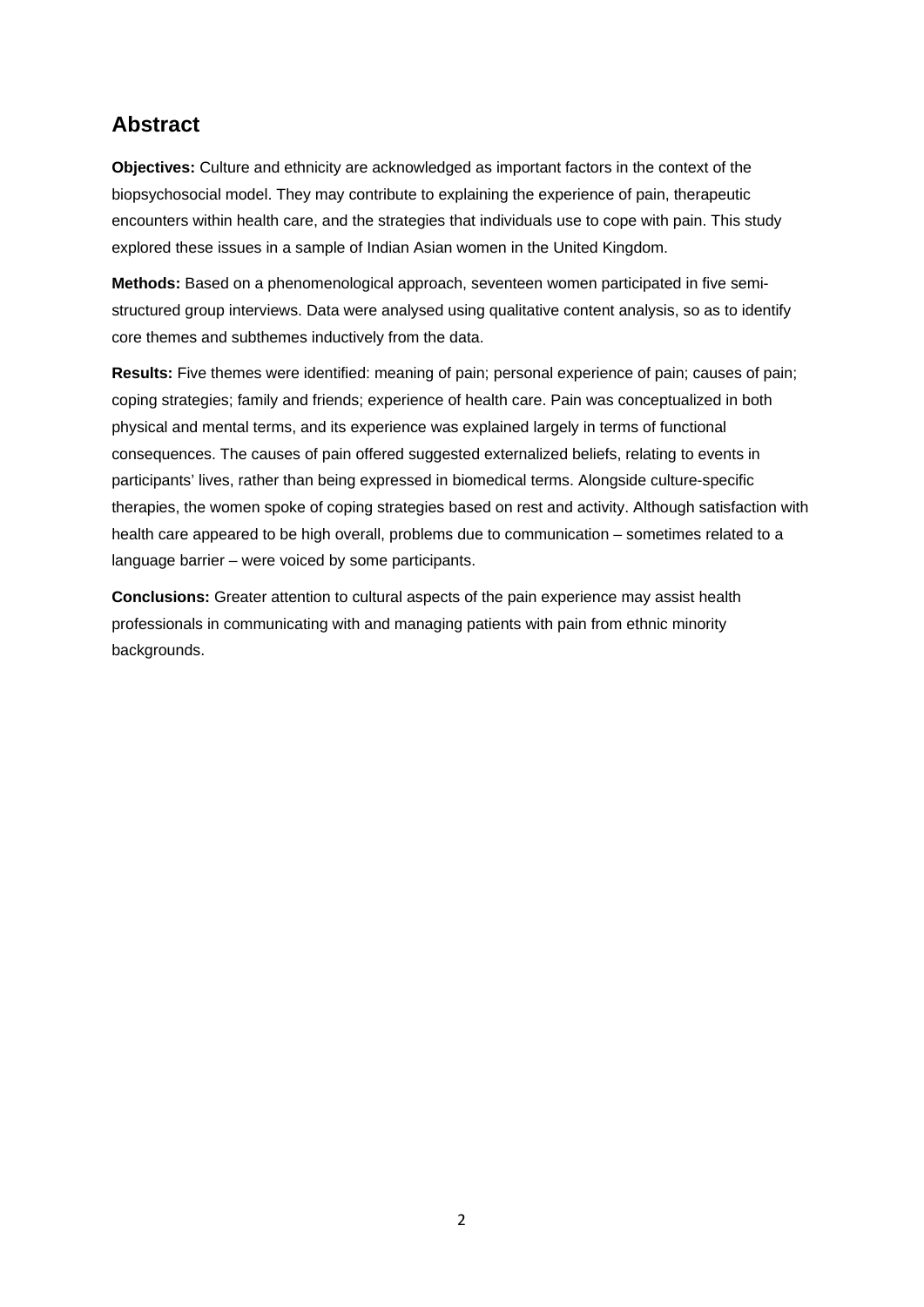### **Introduction**

Pain is a complex phenomenon, incorporating a wide range of physical, psychological and social factors (Main and Spanswick, 2000; Main et al., 2008). One such factor is culture and ethnicity (Morris, 1999; Helman, 2000; Cleland et al., 2005). The United Kingdom (UK) exemplifies a multicultural society; between 1993 and 2015 the foreign-born population in the UK rose from 3.8 million to around 8.7 million (Vargas-Silva and Rienzo, 2017). Consequently, UK society is made up of a number of ethnic subgroups, each with distinctive beliefs, values, and customs, and it is argued that healthcare practitioners (HCPs) should recognize how varying populations may conceptualize and experience pain differently (Cleland et al., 2005; Lovering, 2006; Berry, 2015).

Early studies by Zborowski (1952) and Zola (1966) were foundational in exploring the relationship of pain to culture and ethnicity. Zborowski (1952) noted that as generations of immigrants became more embedded within American culture they appeared to adopt more 'American' forms of behaviour and attitudes, except with respect to pain. This suggests that ethnic and cultural variations in beliefs and attitudes can also have a significant and longstanding influence, particularly when related to pain.

Allison et al's (2002) work in Manchester, UK, investigated self-reported musculoskeletal pain within four ethnic minority groups, and discovered that pain prevalence was slightly higher, and pain reported in multiple sites more common, than in the white population. More recently, Plesh et al. (2011) found that ethnic minority populations demonstrated an increase in comorbid pains by age when compared with Caucasians, with women demonstrating more variability in pain presentation across age and ethnicity than men. Similar findings are reported by Parmelee et al. (2012). Differences have also been observed between ethnic groups in pain-reducing behaviours (Hastie et al. 2005). The authors suggest that these behavioural responses to pain may reflect behaviour patterns based on cultural or other environmental influences that would have been acquired reasonably early on in life.

A UK study of people of African-Caribbean and South Asian origin (Rogers and Allison, 2004) reflected previous findings, with both of these populations reporting widespread pain more commonly than a general population sample from the same locality. Furthermore, while accounts of pain from the African Caribbean respondents mirrored the traditional Western medical model of psychogenic pain and more individualized coping strategies, such as 'thinking about something else', descriptions from South Asian participants tended to emphasise fragility and paralysis of the body. Some of the South Asian participants also appeared unable to separate pain located in particular parts of the body from wider social and personal concerns, and appeared reluctant to recognize the latter as 'depression' or psychological distress. In both groups, older respondents were more likely to have made use of home and lay remedies from their country of origin, and the authors report some evidence that this was passed on within families. Finally, in contrast to the African Caribbean respondents, South Asians were less likely to formulate individual coping strategies, and instead were more likely to refer to help from family members as a way of managing pain. It appears, therefore, that coping strategies can be shaped by ethnicity and culture through learning.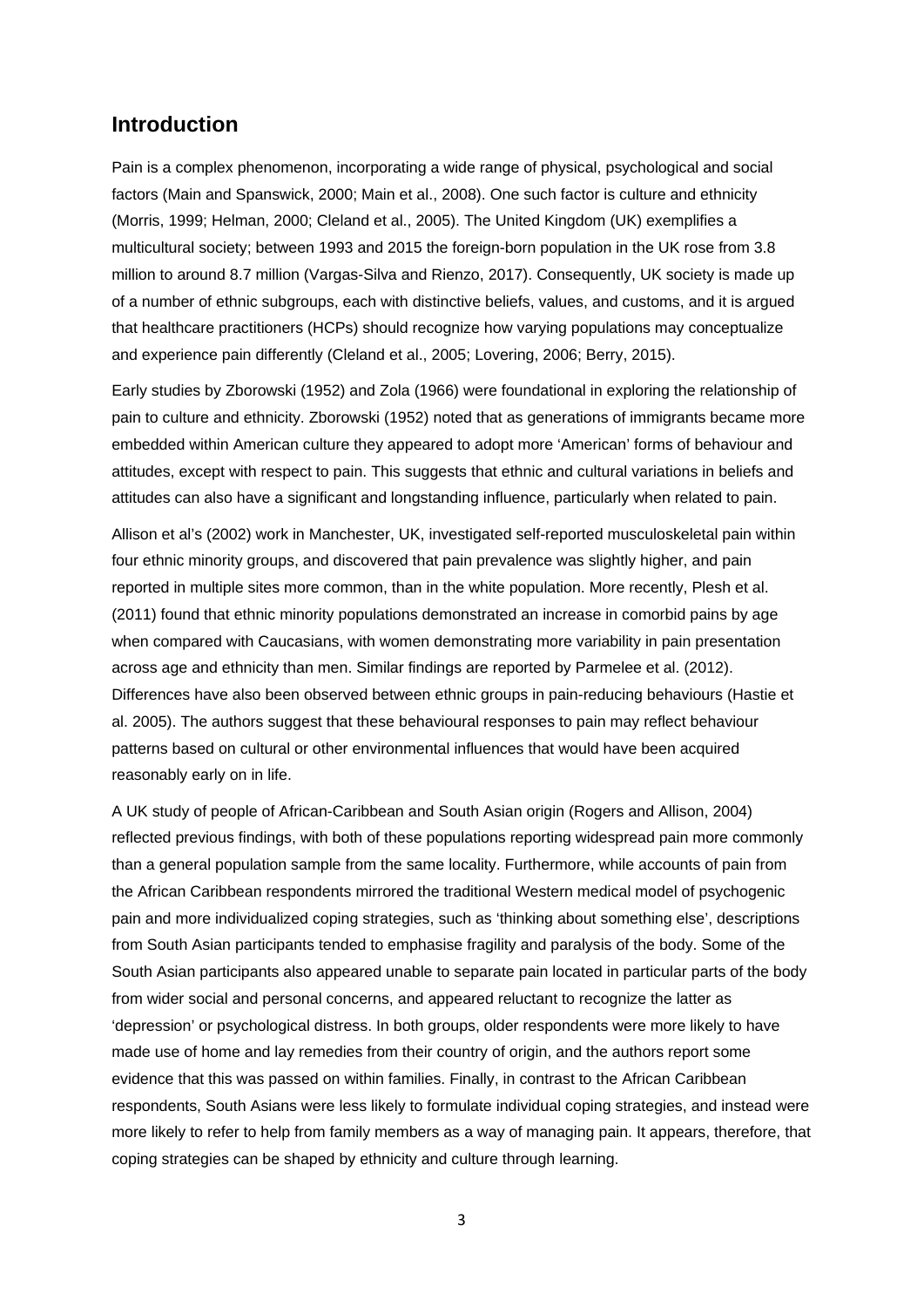The South Asian community has been a particular focus of research, which has shown that South Asian people attend general practices more frequently than the white population (Atri et al., 1996; Balarajan et al., 1989; Njobvu et al., 1999). However, it is unclear whether this is due to differences in morbidity, or reflects different perceptions of illness (Njobvu et al., 1999). The pattern of consultation behaviour seen in the South Asian population has been further supported by the experiences of general practitioners (GPs), with reports that South Asian patients often consult recurrently with the same symptoms, presenting them as new, and that they present with more widespread pain (Patel et al., 2008), mirroring findings in the literature (Allison et al., 2002; Rogers and Allison, 2004). These non-specific presentations make diagnosis and management difficult, further complicated by communication problems when there is a language barrier (Patel et al., 2008, 2009).

The relationship of ethnicity and culture to the experience and perception of pain is complex, and is under-researched, particularly in the UK. Therefore, the aim of this study was to more closely explore the perceptions of pain, coping and treatment within a particular ethnic group. Among foreign-born people residing in the UK, India is the second most common country of birth, after Poland (Vargas-Silva and Rienzo, 2017). The study sought to produce a deeper understanding of the perceptions of pain, coping and treatment within this particular group, and how these might be shaped by culture.

#### *Research setting*

Walsall, the setting for this study, is a large town within the West Midlands of the UK that has seen a significant increase in its level of ethnic diversity over the past decade, and more residents from a minority ethnic background than the average in England and Wales. The largest increase has been seen in people of Asian background, where Asian Indian remains the largest minority ethnic group, at 6.1% (Walsall Council, 2013).

### **Methods**

This study adopted a phenomenological approach. Phenomenology seeks to understand the world as experienced by an individual or group of individuals, focusing on 'personal or shared meanings, as distinct from the objective physical world' (Finlay, 2011: 15). Within phenomenology there are both descriptive and interpretive approaches (Lopez and Willis, 2004), but we took a Heideggerian perspective within the interpretive tradition. This approach emphasizes the rich description that is found within everyday life, acknowledging that the narratives given by participants form their reality, and therefore the interpretive basis of understanding (Mackey, 2005).

Purposeful sampling was used (Emmel, 2013). The inclusion criteria were: women, aged 40–75 years of age, and of Indian Asian descent. The initial sample was achieved by approaching women's meeting groups, exercise groups, and women within the study interpreter's social circle. Those interested in being involved were given further information and invited along to a group interview. Further recruitment through snowball sampling was also used, a procedure whereby participants who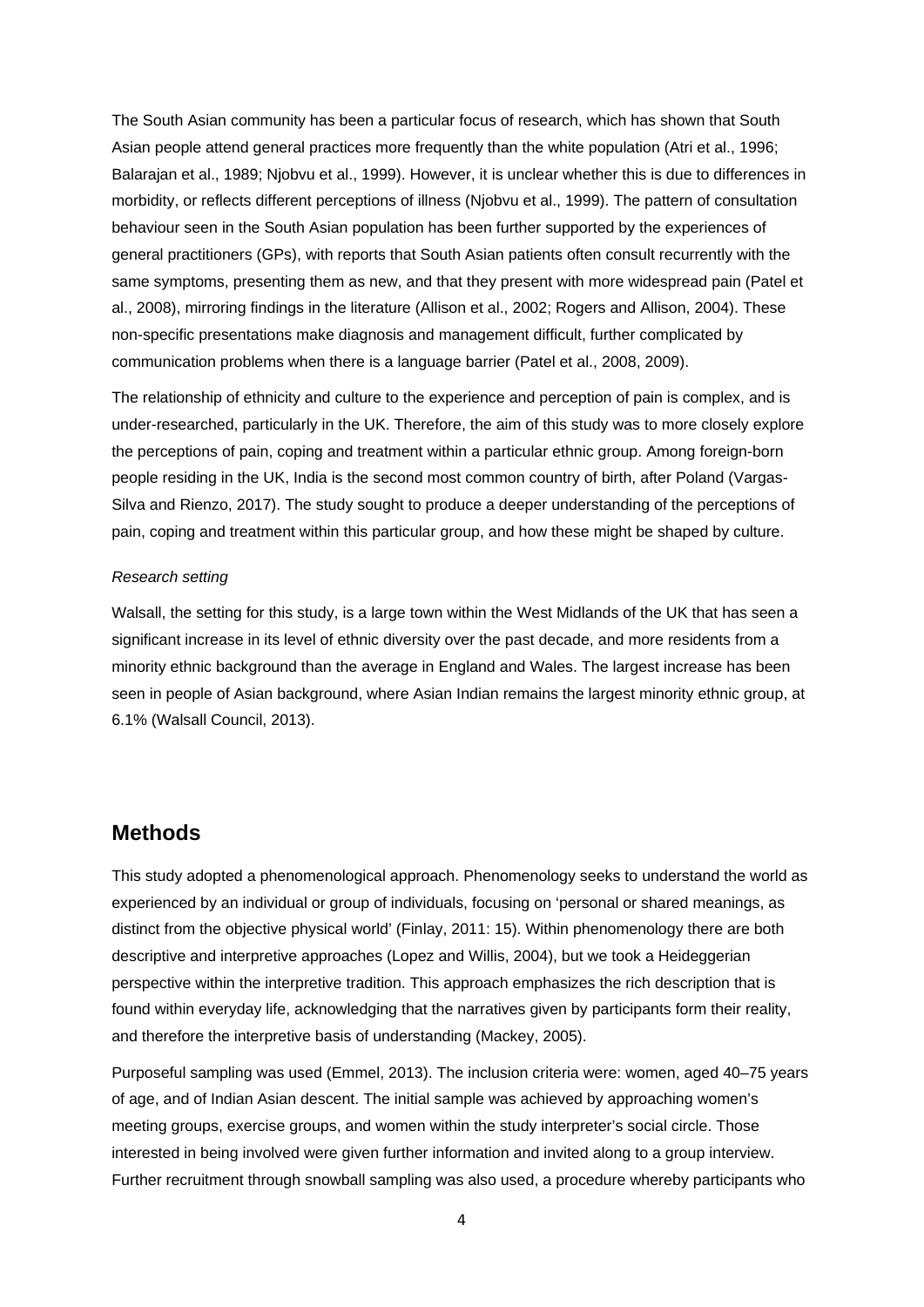have already agreed to take part identify further potential participants (Atkinson and Flint, 2004), in this instance family and friends.

Data were collected through semi-structured small-group interviews. The small-group interview is similar to a focus group in that it involves more than one interviewee and is exploratory in nature (Morris, 2001; Polak and Green, 2016). However, it differs from a focus group in that each individual is given the opportunity to answer the same question, but is unlike a face-to-face questionnaire as it allows greater exploration and depth of an individual's response.

In line with recent guidance (Guest et al, 2017), it was expected that between 3 and 6 interview groups would likely identify most or all of the most prevalent themes, and the target number of groups was therefore in this range. Seventeen participants were thereby included in the study, in five interview groups of between three and five participants. An Indian Asian colleague was recruited to act as a translator, if required. Potential participants received detailed information about the study

The interviews were arranged at a mutually convenient time and place. As levels of English and literacy may be low among Indian women (Rudat, 1994), study information was therefore reiterated prior to interview in the participant's own language, and oral consent was obtained. Demographic data (age, country of birth, religion, first language, marital status, highest educational level and employment status) were recorded to help to contextualize the study and assist with making the findings transferable. The interviews took a semi-structured approach, with questioning based around topic areas including: understanding, interpretation, and personal experiences of pain; coping – including family and community support; and experiences of treatment (Appendix). The interview guide was drawn up by the researchers in relation to central concepts in the literature regarding culture and the subjective experience of pain. Each participant was asked the same questions. Interviews took place in the home of one or other of the participants, lasted approximately 45–60 minutes, and were audio-recorded and subsequently transcribed.

Data analysis was through qualitative content analysis (Graneheim and Lundman, 2004; Hsieh and Shannon, 2005). This was carried out following Braun and Clarke's (2006) six-step process, which involved coding, collating and analysing the data transcribed, then further organizing them into higherorder themes and subthemes, with data within themes then further analysed. The first group interview transcript was coded by both authors; thereafter the first author coded the transcripts and the analysis was discussed and agreed by both authors.

To minimize social desirability bias or other influences on disclosure (Richards and Schwartz, 2002), although the first author's health professional background was disclosed to participants, in other respects it was downplayed, and participants were recruited from the community rather than from a patient population (such that no participant had had any previous contact with the researchers within the healthcare system).

Rigour was maximized through a process of reflexivity that allowed the researchers to be transparent regarding the processes of collecting and analysing data and their own assumptions regarding the topic of enquiry. The potential impact of using an interpreter was also considered. It has been argued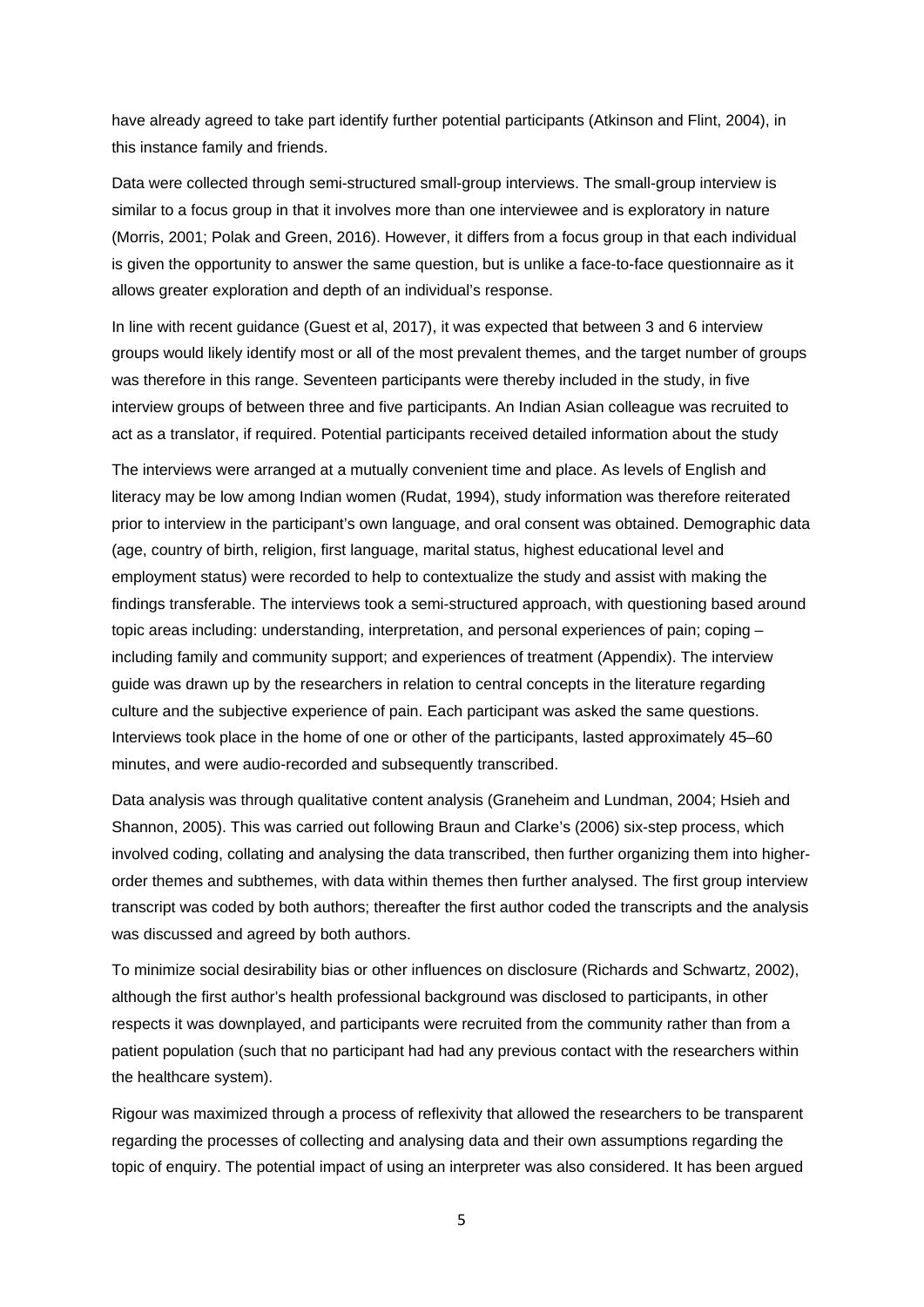that translating meaning literally from one language to another is impossible and may therefore require using different words from those spoken by the research participants (Temple and Edwards, 2002; Temple and Young, 2004). More important is to portray the concepts that are conveyed rather than the literal translation of the words spoken. The interpreter was therefore treated as a 'key informant' (Temple and Edwards, 2002: 6) with a reflexive approach that evaluated the interpreter's social location, values and beliefs, and her relationship with the researchers.

# **Ethical approval**

Ethical approval was obtained from Keele University Ethical Review Committee on 3rd September 2014.

# **Results**

Participants' demographic and other characteristics are shown in Table 1.

Data analysis identified six main themes (with sub-themes in parentheses):

Meaning of pain (pain means pain; different types of pain; emotional pain; something is wrong)

Personal experience of pain (nature and location of own pain; physical consequences of pain; emotional aspects of pain)

Causes of pain (work; tiredness; stress; weather; food; age; medical causes; other beliefs)

Coping strategies (heat; massage, Indian remedies; food; painkillers; exercise; keeping busy; rest; barriers/demands)

Family and friends (reactions; help; no-one to help)

Experience of health care (contact with healthcare; good experiences; bad experiences; language barrier)

In this section, each theme will be presented alongside illustrative quotations and discussion within the context of the wider literature.

Each participant was allocated a number to maintain anonymity. Quotations indicated by 'P' represent the participant having conversed in the English language, whereas 'IP' represents the interpreter's translation of the participant's speech. The group interview from which a quotation is derived is denoted by 'GI'.

### **Meaning of pain**

Most participants seemed unable to verbalize the meaning of 'pain' much beyond the word itself: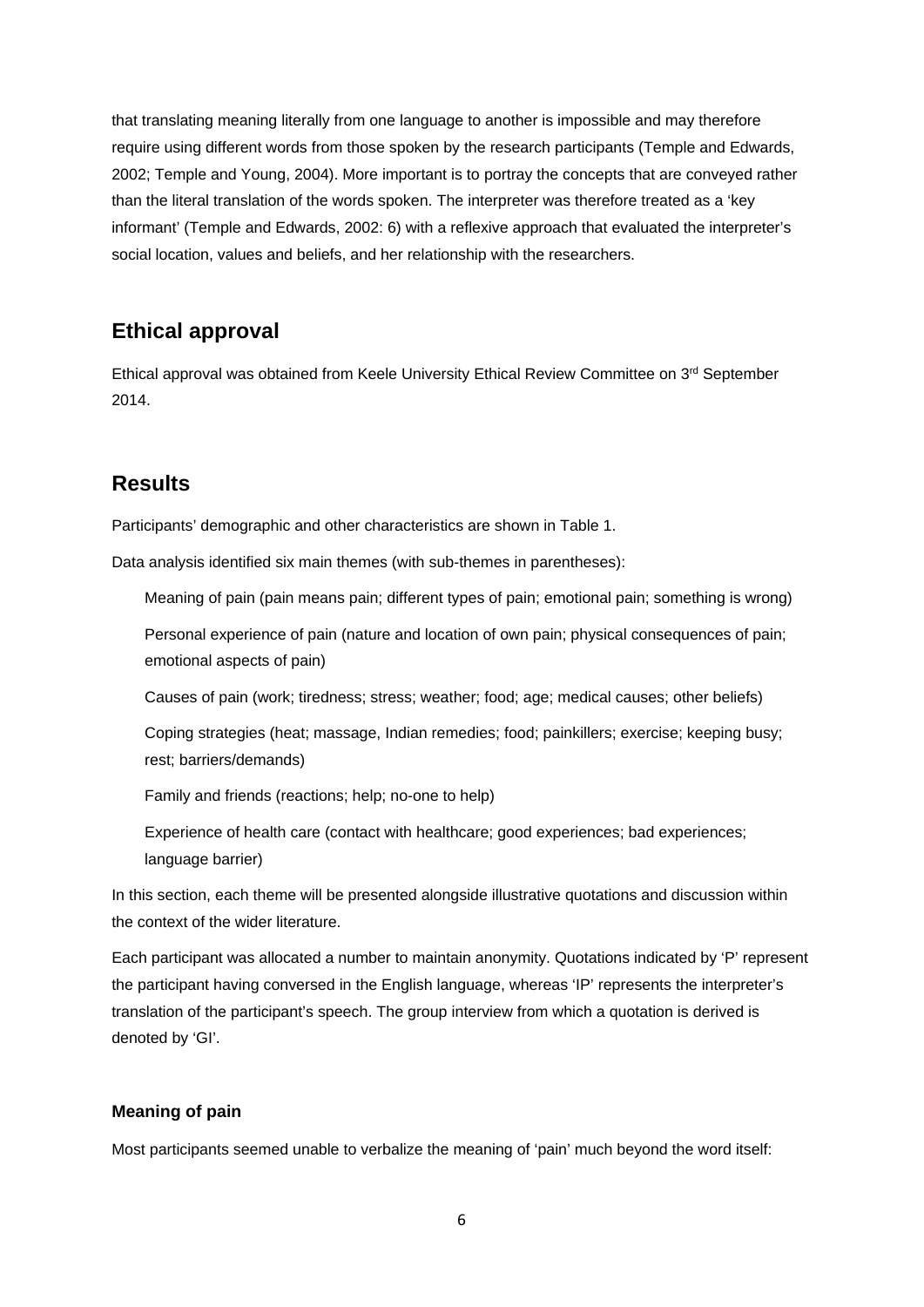**IP3:** *Pain means just pain, too much pain, and it's all over the body, and that's all I understand.* 

GI1: 46–47

**P9:** *Pain is something hurting.* 

GI3: 45

Pain was conceptualized by some participants in both physical and mental terms:

**P4** *I think there is different kinds of pain, sometimes body pain, and sometimes... somebody said something and it goes in your head I think that's painful as well. Thought pain, I think, it called thoughtful pain or something I think.*  GI2: 80–82

**IP5** *Pain means the mind almost goes there always, because there's pain there.*  GI2: 98

The women appeared to relate to the immediate feeling of pain rather than its meaning, perhaps due to difficulty in verbalizing what pain might symbolize. One participant did, however, attempt to explain why pain might occur:

**P12:** *I think pain is, it's trying to tell you something, isn't it? When you have certain kind of pains, your body's trying to tell you that there's something wrong with you, and then you go to the doctor and tell him about it and – isn't it? – if we ignore the pain then it could get worse, it could get be too late, isn't it? That's what I think pain is. We tend to, you feel like someone is giving you a good bashing or something like that.* 

GI4: 83–88

Another participant suggested that pain can be felt emotionally as well as just physically:

**P6:** *Er [pause], there's all sorts of pain but you know, I think I can feel all the pain, like my family, all that's passed away I been crying and crying and that pain I hurt too much.* 

GI2: 106–108

Over the years, somatization – 'the cultural patterning of psychological and social disorders into a language of distress of mainly physical symptoms and signs' (Helman, 2000 p182) – has increasingly been reported within certain non-Western cultures, particularly amongst Asian and African populations (Kleinman, 1980; Fenton and Sadiq-Sangster, 1996; Kirmayer and Young, 1998; Parker et al, 2001). This is reflected in Rogers and Allison's (2004) study, where South Asian respondents appeared unable to separate specific bodily pain from wider social and personal concerns, a belief that has also been found among GPs (Patel et al., 2008). However, the accounts in the current study would not support this view, as participants recognized psychological distress and expressed it as emotional rather than physical pain. Additionally, Fenton and Sadiq-Sangster (1996), who interviewed South Asian women in the UK, found that while the term 'depression' was not well recognized, the women did have a clear understanding of mental health and illness and an awareness of the relationship between physical and mental health. Furthermore, Bendelow (1993), interviewing men and women from mixed ethnic backgrounds, found that all participants either acknowledged or made reference to 'emotional pain' as a concept, with women more likely than men to acknowledge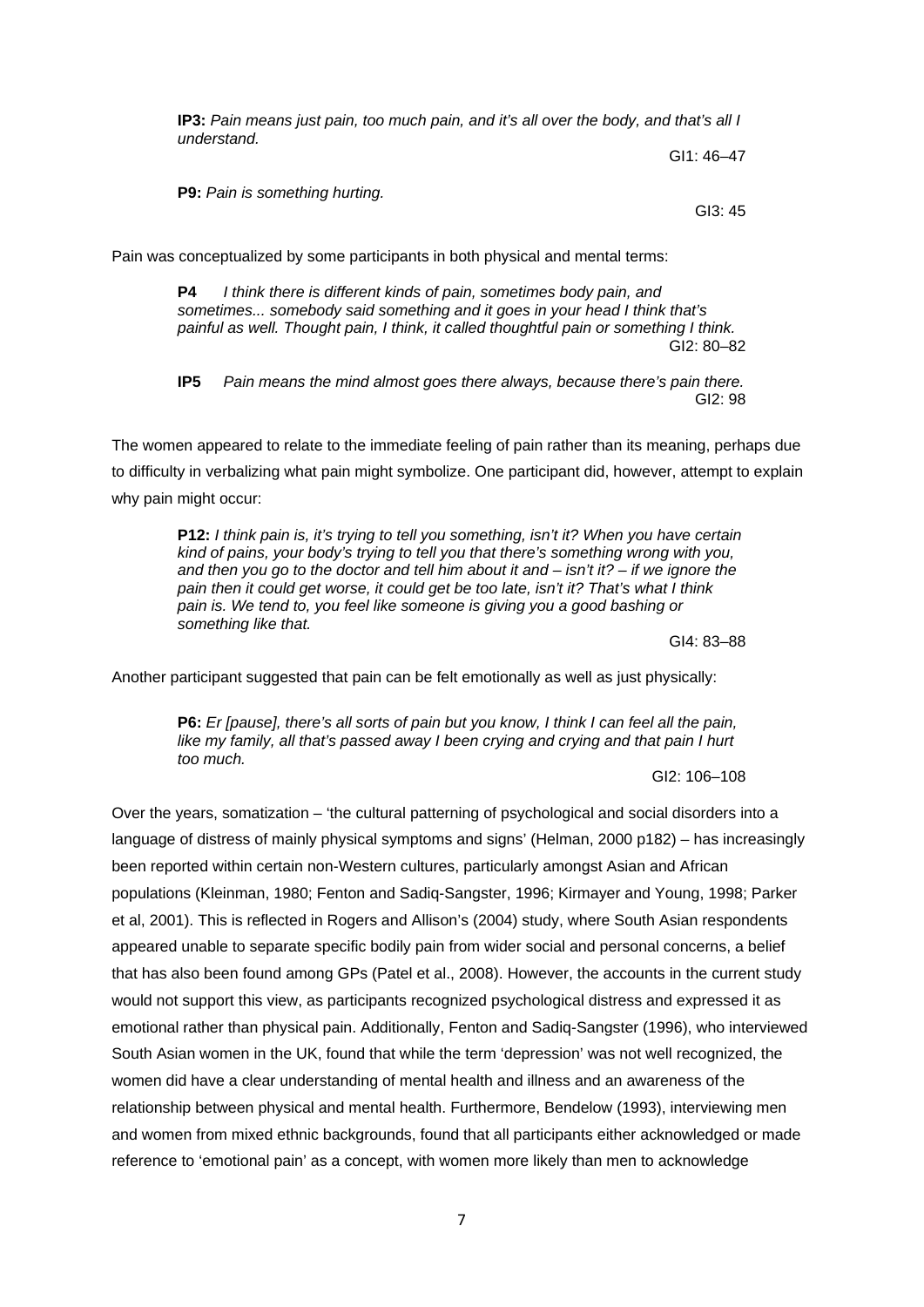emotional vulnerability. These findings reflect the accounts of 'emotional pain' within the current study (though this concept was only explored within one group interview).

#### **Personal experience of pain**

Fourteen participants reported experiencing some sort of pain, with seven (50%) of those reporting pain in more than one site. This accords with the reported high prevalence of widespread pain in ethnic minority groups, including Indian Asians (Allison et al., 2002; Rogers and Allison, 2004; Plesh et al. 2011).

Most participants reported physical consequences of pain, commonly relating to mobility and daily activities, particularly household duties.

**IP1:** *I can only do one job at a time, when I do cooking for a while I just sit down. After cooking I get tired and I just sit down. If I can't do the continuous work, I have to sit down for 10 to 15 minutes, take a rest, and then I have to carry on. If I do that my leg is in terrible pain.* 

GI1: 90–93

**IP7:** *Whenever I have pain I am unable to walk properly, I was unable to sit properly, lie properly, so it's a really bad experience when I have pain.*

GI3: 37–38

Pain also gave rise to problems with concentration:

**IP10:** *When you are in pain then your mind keeps going to the pain, to the affected area and then you can't concentrate your mind somewhere else.* 

GI4: 163–164

One participant voiced a strong sense of helplessness in the face of pain:

**IP3:** *I feel really bad, even though I feel that I am quite young and can't do much, so I feel helpless.* 

GI1: 67-68

The women's accounts indicate that pain is something that affects their day-to-day lives, limiting daily activities and demanding attention. Participants also described strong emotional impacts, such as feelings of unhappiness, anger and anxiety, connected to the pain experience. Wiech and Tracey (2009) propose that this can lead to long-lasting emotional disturbances, and research indicates that anxiety can also increase the amount of pain experienced (Fordyce and Steger, 1979; James and Hardardottir, 2002; McGowan et al., 1998). It may therefore be that higher levels of pain anxiety and attention contribute to the high levels of pain reporting and widespread pain noted elsewhere within this ethnic group (Allison et al., 2002; Rogers and Allison, 2004). It may also be that the pain anxiety and attention seen amongst the women in this study could partly be attributed to specific health beliefs, to be explored in the following themes.

#### **Causes of pain**

A number of different beliefs were held regarding causes of pain, with very few based on what would be seen as conventional biological reasoning. While some views were expressed in medical terms,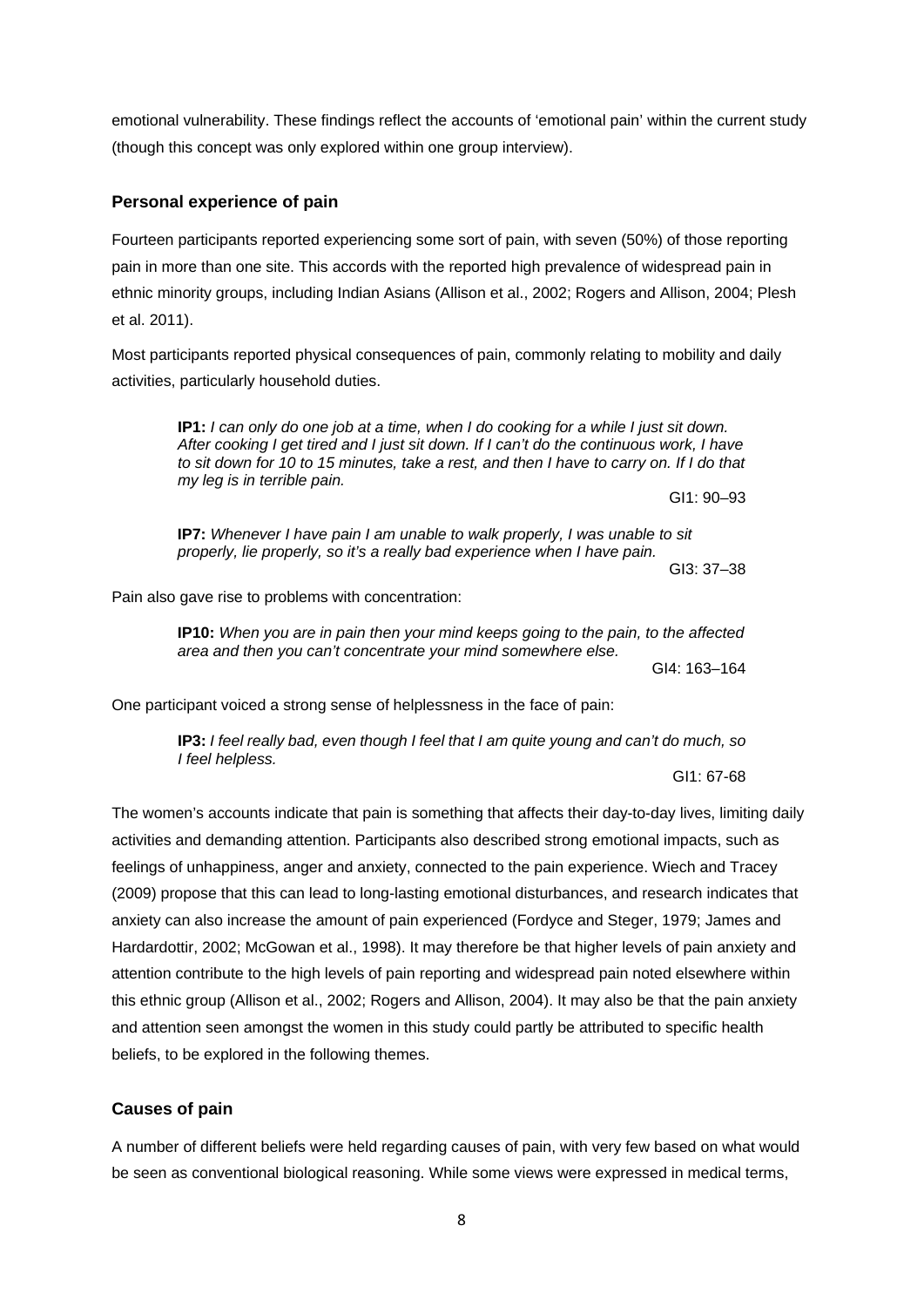these were mostly repetitions of what individuals had been told by medical professionals. The women reported that not eating the right food, old age, and stress could cause pain, with an overlying belief that pain was often caused by hard work or tiredness.

**IP3:** *The hard work we are doing, that is why there is pain.*

GI1: 95

**P9:** *Sometime if you work too much, you will suffer. Or if you don't sleep, you get stressed you will have a pain. Or not having enough sleep, or rest, if you don't have rest then you will suffer.* 

GI3: 65–67

**IP16:** *The pain sometimes comes when you are tired, or when you are not well, when you over-do it.*

GI5: 60–61

This reflects Rogers and Allison's (2004) findings that ethnic minority groups often connected pain with their working lives, in addition to other aspects of lived experience and their personal and social environment. Generally, 'working hard' was considered a causative factor.

Another common belief was that UK weather – particularly cold and damp – exacerbates pain, with participants reporting that a hot climate would make them feel better, as indicated in a study of Pakistani people living in England and Pakistan (Hameed and Gibson, 1997).

It became apparent from the data that the women held quite externalized beliefs, whereby illness is ascribed to events or other external influences rather than to disorders of internal physiological function.

## **Coping strategies**

Common self-help strategies included heat, massage, yoga, painkillers, and certain foods. In addition to painkillers, culture-specific strategies were reported, reflecting the findings of Rogers and Allison (2004) and Lovering (2006) that individuals are likely to use home and lay remedies from their country of origin.

**IP6:** *From India, an Ayurvedic doctor gave me some oil, I massage that oil and that goes in my bone and helps me. I have been told to eat aloe vera and some* ladyfinger and some sort of yam as well because it's good for the lubrication of the *bone. Aloe vera juice is good as well.* 

GI2: 254–258

A number of participants viewed exercise as a helpful strategy in the management of their pain, with yoga being particularly popular. Another strategy arising in the majority of groups was the idea of keeping busy:

**IP11:** *If I keep busy then my mind doesn't go to where the pain is, so I like to keep busy if I can.*

GI4: 171–172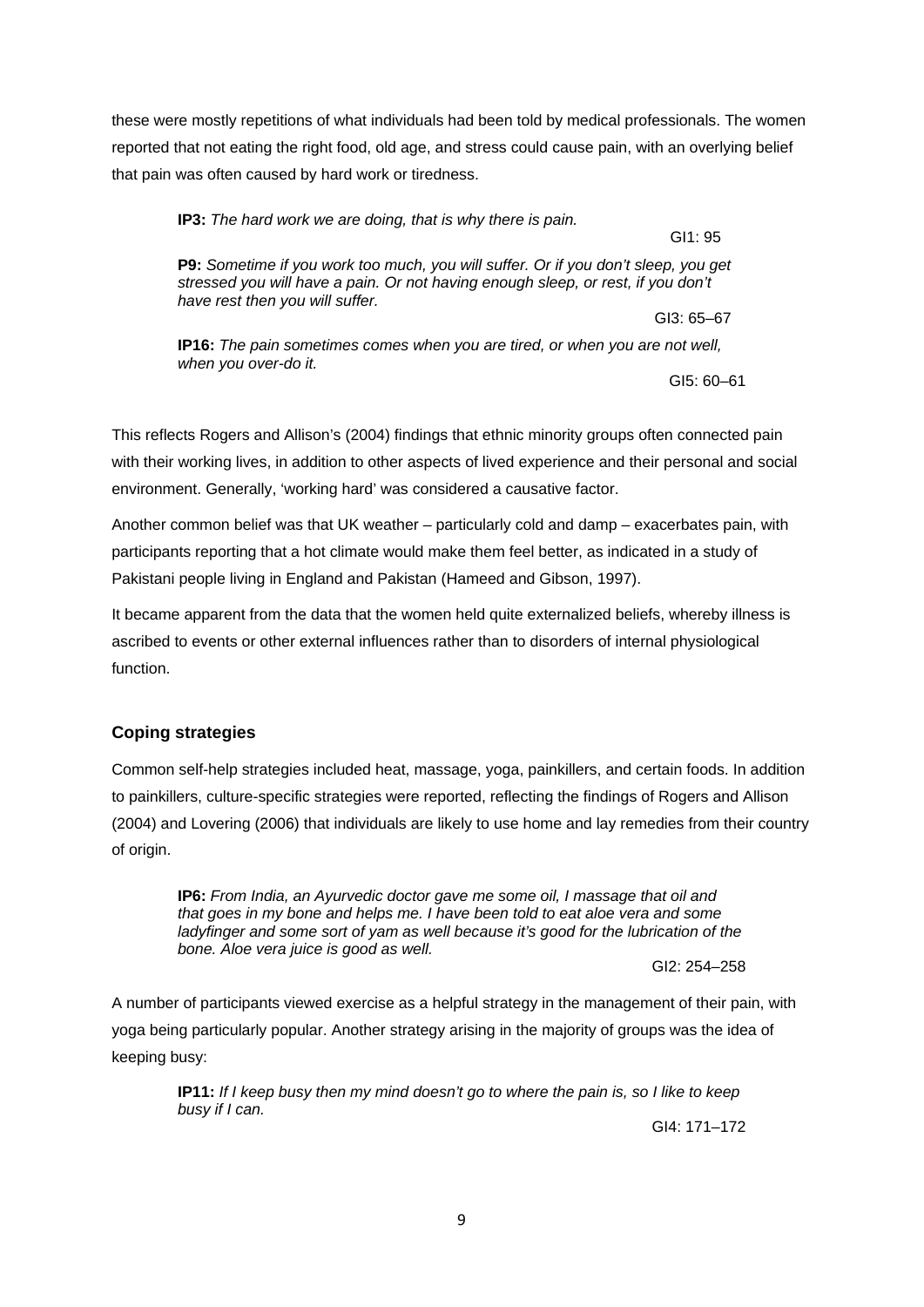However, in contrast to exercise and focusing away from pain, which could be deemed active strategies, a predominant sub-theme was the belief that one should rest when in pain.

> **IP11:** *If my body is in too much pain I would stop all the housework, stop whatever I was doing, then you need to rest.*

GI4:187–188

**IP16:** *If I'm in pain and I think I can't do anything then I'll just sit down and rest.* GI5: 73

Others spoke of pacing – interspersing rest with activity – and related this to the idea that 'you've got to listen to your body' (IP10 GI4: 198). There was also an acknowledgment of the importance, and often the necessity, of continuing with life despite pain:

**P17:** *We women, like,we got a pain but still we carry on, it doesn't matter there's a pain there but we have to carry on in life.*

GI5: 49–50

**IP16:** *Even when I'm in pain I carry on because there is no one to help me.* GI5: 113

A number of different coping strategies are utilized by these women, and in contrast to Rogers and Allison's (2004) findings, individualized strategies such as exercising and keeping busy did emerge. However, despite this, the coping strategies reported could be perceived to be a mixture of adaptive and maladaptive coping. As an overlying belief was that one should rest when pain is present, this would be considered a 'passive' coping strategy (Main et al. 2008; Oliveira et al. 2012; Tan et al. 2011), whereas pacing would be considered adaptive. Maladaptive coping has been linked to a more external locus of control (Main et al., 2008; Oliveira et al. 2012), while Tan et al. (2011) found that in the case of chronic pain, maladaptive coping seems to be related to poorer adjustment, associated with psychological distress and reduced function (Main et al., 2010; Tan et al. 2011), both of which have been recognized within this study as consequences of pain. Again, this could account, to some degree, for some of the higher levels of pain reporting and more widespread pain seen within this ethnic group.

The women perceived taking rest to be difficult, owing to daily demands and cultural expectations.

**IP11:** *Sometimes even if I am in pain I will carry on because someone needs to finish the work, obviously house work.* **P12:** *Yeah, it's your job isn't it, if you've got a job then you carry on.* 

GI4: 194–196

**P15:** *we're always very busy you know and we never make time for ourselves. You know we're always looking after the family. That's our culture you know, we've always been brought up you know, things are changing now, I think the younger generation like the men help the women more, but like still in our generation you know they don't, we're still expected to be in the kitchen, still, you know no matter what we still have to look after the family.* 

GI5: 238–243

In Indian culture, while the role of women can vary with socioeconomic, generational or educational level, they are often expected to maintain a role that comprises dutiful wife, obedient daughter-in-law,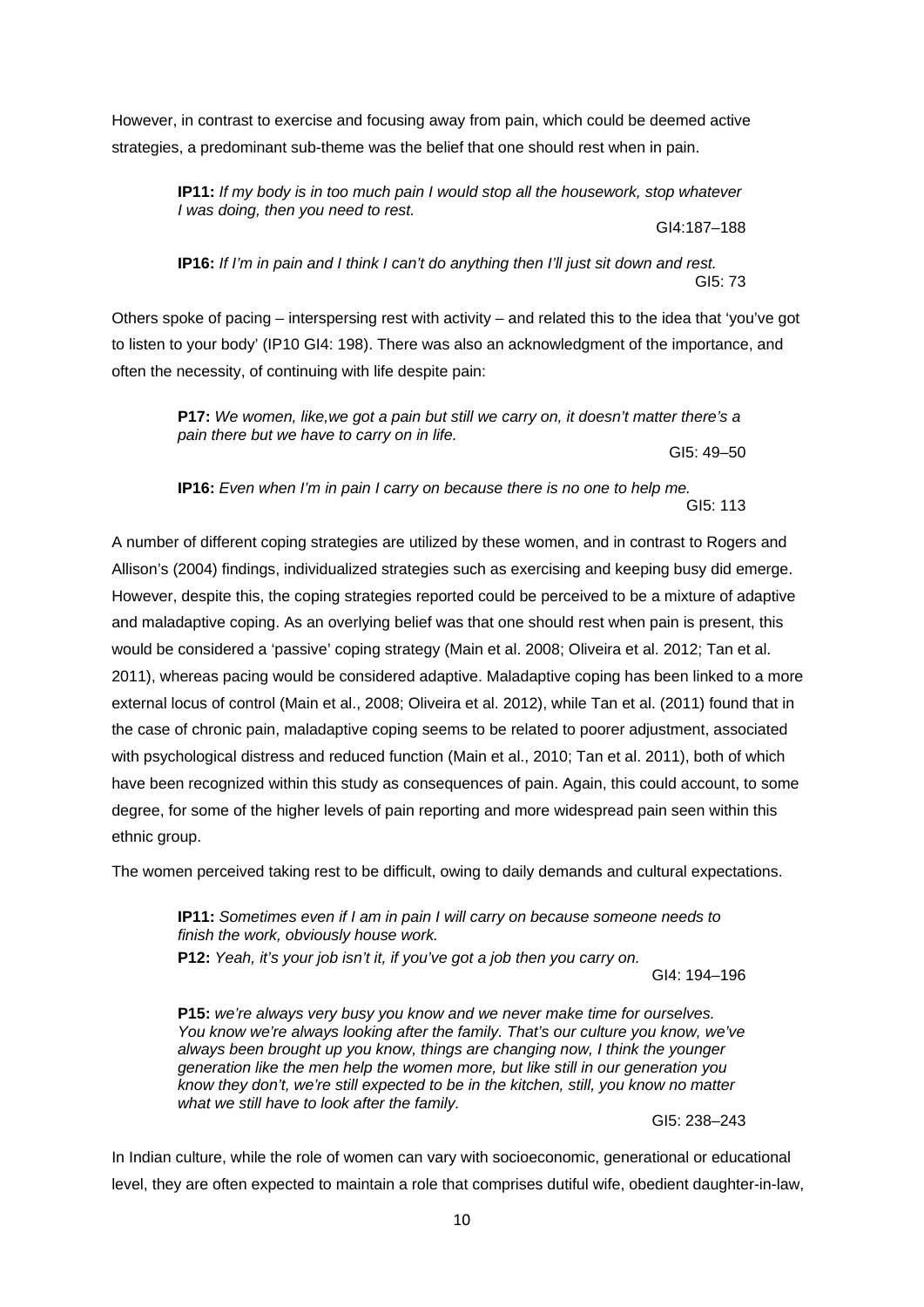and loving mother, and family needs are seen to supersede those of the individual (Choudry, 2001; Ibrahim et al., 1997). As the expectation is to prioritize one's own health below taking care of family, women may feel unable to take time out from these duties even when unwell.

However, if these women do not feel able to control their level of activity, this would reduce their sense of control over pain. Main et al. (2010) state that beliefs about the degree to which pain can be controlled are strong determinants of adjustment to pain or the development of disability, with the potential to mediate the influence of pain and depression. This could therefore be a strong barrier to recovery or effective self-management.

### **Family and friends**

The majority of respondents acknowledged that help was available from family members if required, reflective of Indian culture, in which family solidarity and mutual dependence are encouraged (Choudhry, 2001). However, several respondents reported either not receiving enough help, or help not always being available due to others being busy:

**IP3:** *No one helps, everyone is busy, they do their work. You have to suffer on your own, and you have to do it.* 

GI1: 110-111

**IP7:** *Generally, when I am in pain I take painkillers and have a rest. Everybody can't help every day, they have their own life as well.*

GI3: 132–133

Similarly, there was a perceived need to be self-reliant in the face of pain:

**IP8:** *I am very blessed by God that I don't need that kind of help at the moment. Friends and family will listen to you one day, second day, but then not every day though. You need to help yourself.* 

GI3: 134-136

Participants also believed that they would be perceived as complaining:

**Interviewer:** *Okay, and how about other people, how might they react to you if you were in pain? So family or friends?* 

**P17:** *Well we get some people they say oh you getting old, oh you're old. I say we're not old, I don't know why, you know like [they say that].* 

**P15:** *They can be supportive but then again…* 

**P17:** *They can be supportive yeah.* 

**P15:** *….But then again it's just like oh she's just complaining again [laughs].*  **P17:** *Yeah.* 

**P15:** *We get a lot of that don't we you know.* 

**P16:** *Moaning all the time.* 

**P15:** *Yeah you're always moaning about this and that, this is aching, that's aching, but that happens to me, it's just a sign of old age [laughs].* 

GI5:100–111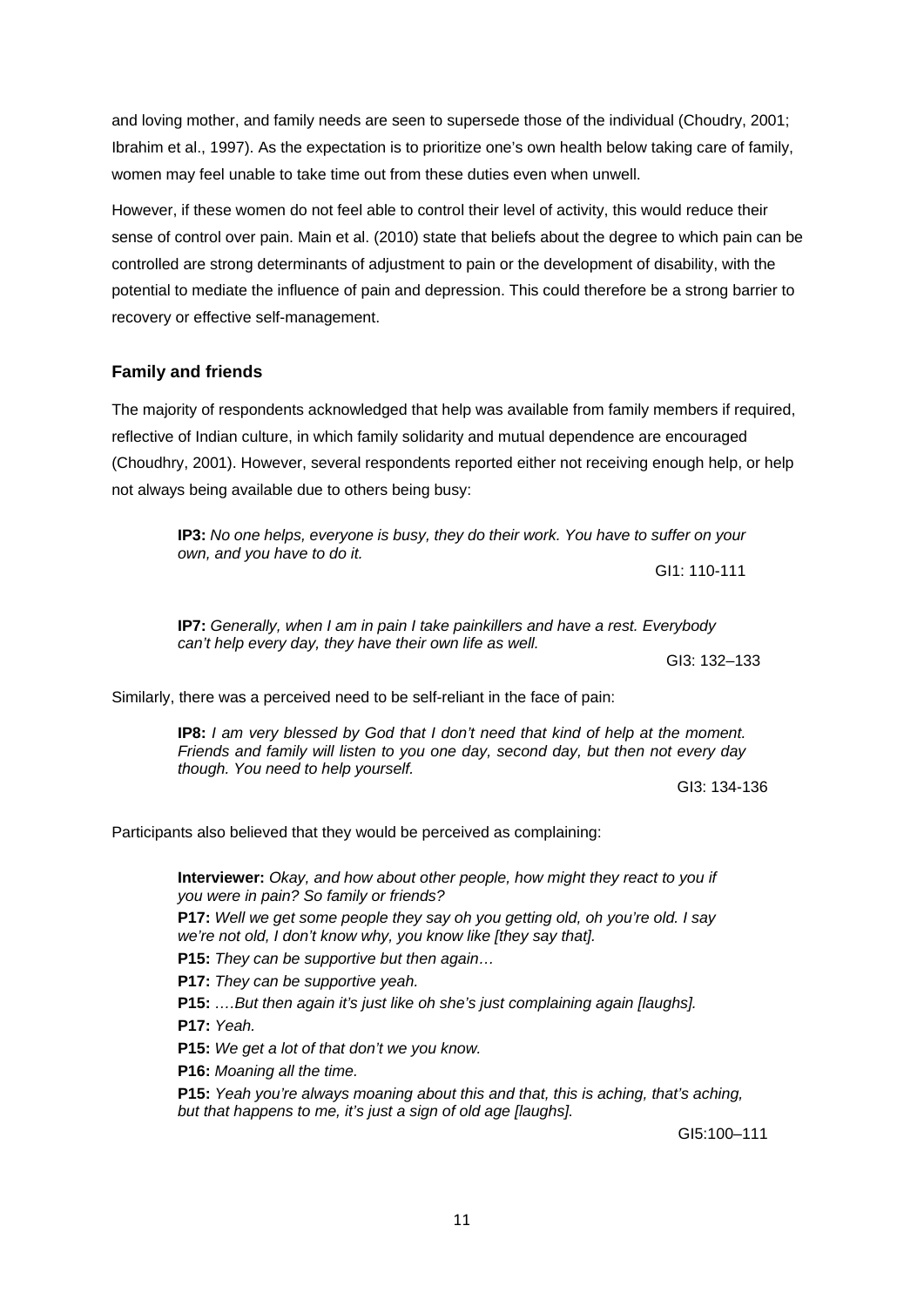For some participants, a cultural perception that women should continue with their household duties and caring responsibilities regardless made them reluctant to ask for help.

> **IP16:** *The children do say to me that you are a worried person and you get stressed. They do help. I don't like anybody helping me though, I'm a very independent person.*

GI5: 119–120

One participant referred to the loss of support of friends and extended family back in India, reflecting Choudhry's (2001) study of the effects of resettlement in south Asian women.

### **Experience of healthcare**

The majority of respondents seemed to have faith in their GP, reflecting high levels of GP consultation behaviour seen within this ethnic group (Atri et al., 1996; Balarajan et al., 1989; Njobvu et al., 1999). Most participants were also happy with the treatment and care they had received within the broader healthcare system. Clear communication from HCPs was valued, and bad experiences were related to not being listened to or receiving a misdiagnosis. There were also reports of a 'language barrier' due to a lack of interpreting support.

**IP11:** *there is no Gujarati doctor so they will say well Hindi is the nearest one… I feel helpless, nobody came to help me, I can't speak English and I feel helpless because I couldn't explain.*

GI4: 96–97,104–105

Language and cultural differences may cause misunderstandings in 20% of consultations (Roberts et al., 2005). This, combined with reported difficulties in clarifying and diagnosing symptoms (Patel et al., 2008, 2009), and preconceived ideas that healthcare professionals may hold, particularly in regard to somatization (Patel et al., 2008), may generate misconceptions or inappropriate assumptions, leading to a poor patient experience.

## **Discussion**

This study aimed to explore the relationship between ethnicity and the pain experience, an area that is still poorly understood. A number of important themes emerged, which may allow a better understanding of the perceptions of Indian Asian women in relation to pain, and how these views may be shaped by ethnicity and culture.

The biopsychosocial model of pain proposes that a combination of factors can influence the individual pain experience, including ethnicity and culture (Edwards et al., 2005; Main and Spanswick, 2000; Main et al., 2008). Previous research has identified that ethnic minority groups report a high prevalence of pain, and more widespread pain (Allison et al., 2002; Plesh et al., 2011; Rogers and Allison, 2004), and demonstrate a variation in coping strategies (Edwards et al., 2005; Hastie et al., 2005; Jordan et al., 1998; Rogers and Allison, 2004; Tan et al., 2005). South Asian populations have also been shown to consult their GP more frequently than the general population (Atri et al., 1996;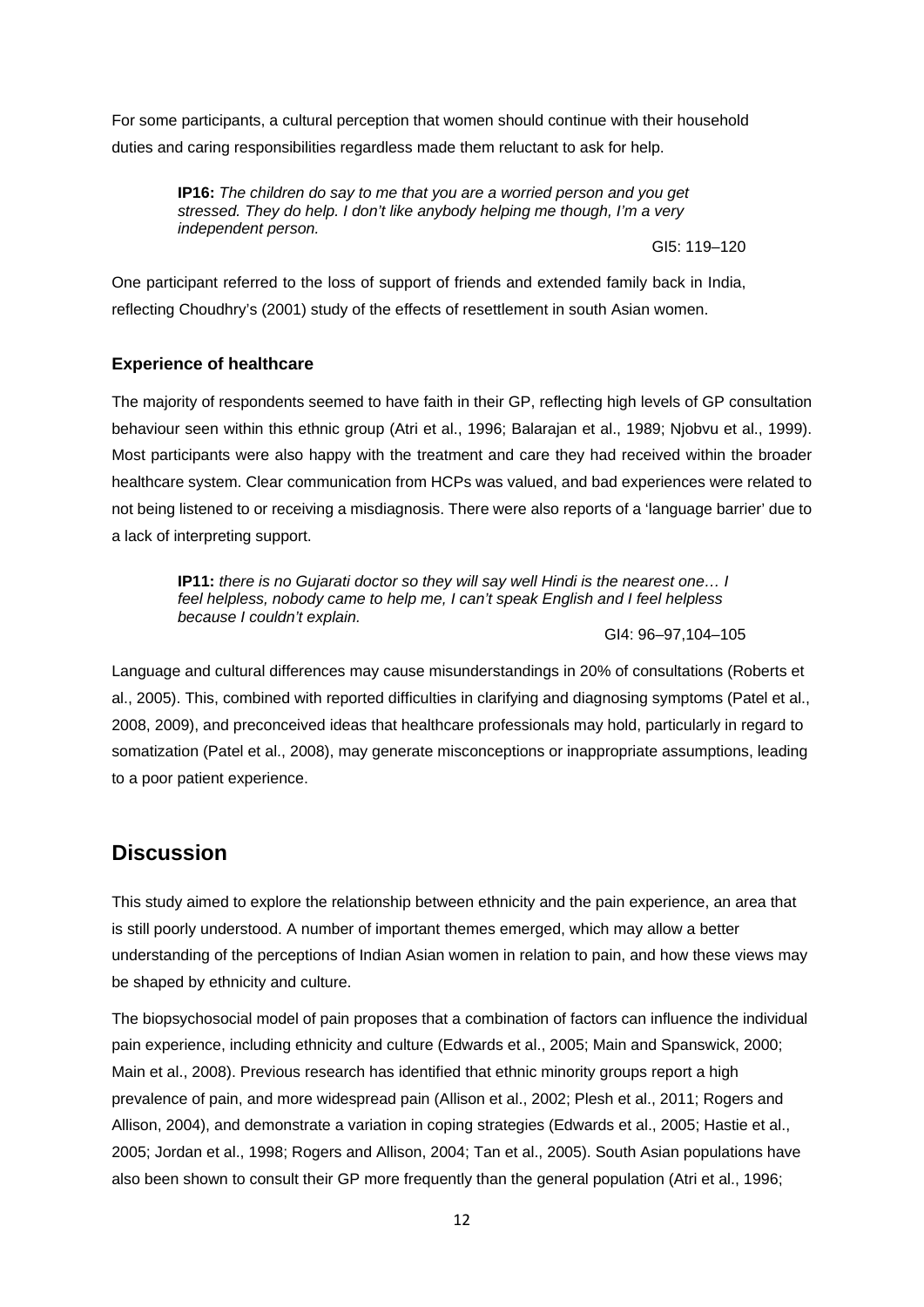Balarajan et al., 1989; Njobvu et al., 1999). However, it is not fully understood why these differences are present, and how they may relate to ethnicity or culture.

The use of an interpreter within this study allowed inclusion of participants who otherwise would not have been able to take part, which may have misrepresented the population to be studied. However, it may have influenced the findings. Through the process of translation of speech by the interpreter, and further from the third to first person by the researcher during transcription, it is difficult to know whether the participants' original thoughts and feelings have been truly represented. As it has been deemed more important to portray the concepts that are conveyed rather than the literal translation of the words spoken (Temple and Edwards, 2002; Temple and Young, 2004), it is hoped that this is what has been achieved within this study.

This was a small study, which included participants only from a specific area within the UK. It would be interesting to expand the study to other areas of the UK, or carry out a similar study with men of the same ethnicity, or to focus on younger participants, who may have become more embedded within UK culture.

These findings have implications within healthcare, as it has been highlighted that difficulties in the consultation process exist owing to a combination of practitioner preconceptions, problems with clarification and diagnosis, and a language barrier, potentially leading to a poor experience for both patient and healthcare professional. Reflecting upon the findings, suggestions for improving the consultation experience and patient outcomes might include: allowing more time for explanation; ensuring the patient is heard, and that expectations are discussed; making use of professional interpreters where required; placing a focus on patient education, particularly in regard to challenging externalized beliefs; promoting adaptive coping strategies and discouraging maladaptive ones; and finally being aware of, and further exploring, patients' perceived barriers to recovery and how these might be overcome.

## **Conclusion**

This study revealed a number of interesting findings. The understanding of pain evinced by the participants was not framed in conventional biological terms, and reflected a more externalized belief system (Young, 1986). Participants identified both physical and emotional consequences of pain, with some evidence of pain anxiety and increased attention to pain, and a number of coping strategies were reported. There was a perception of daily demands related to the cultural expectations of women within this ethnic group, and this was viewed as a barrier to recovery or self-management. Finally, while the majority of women reported good experiences within healthcare, poor experiences encompassed situations where participants did not feel listened to, or cases where a language barrier was experienced.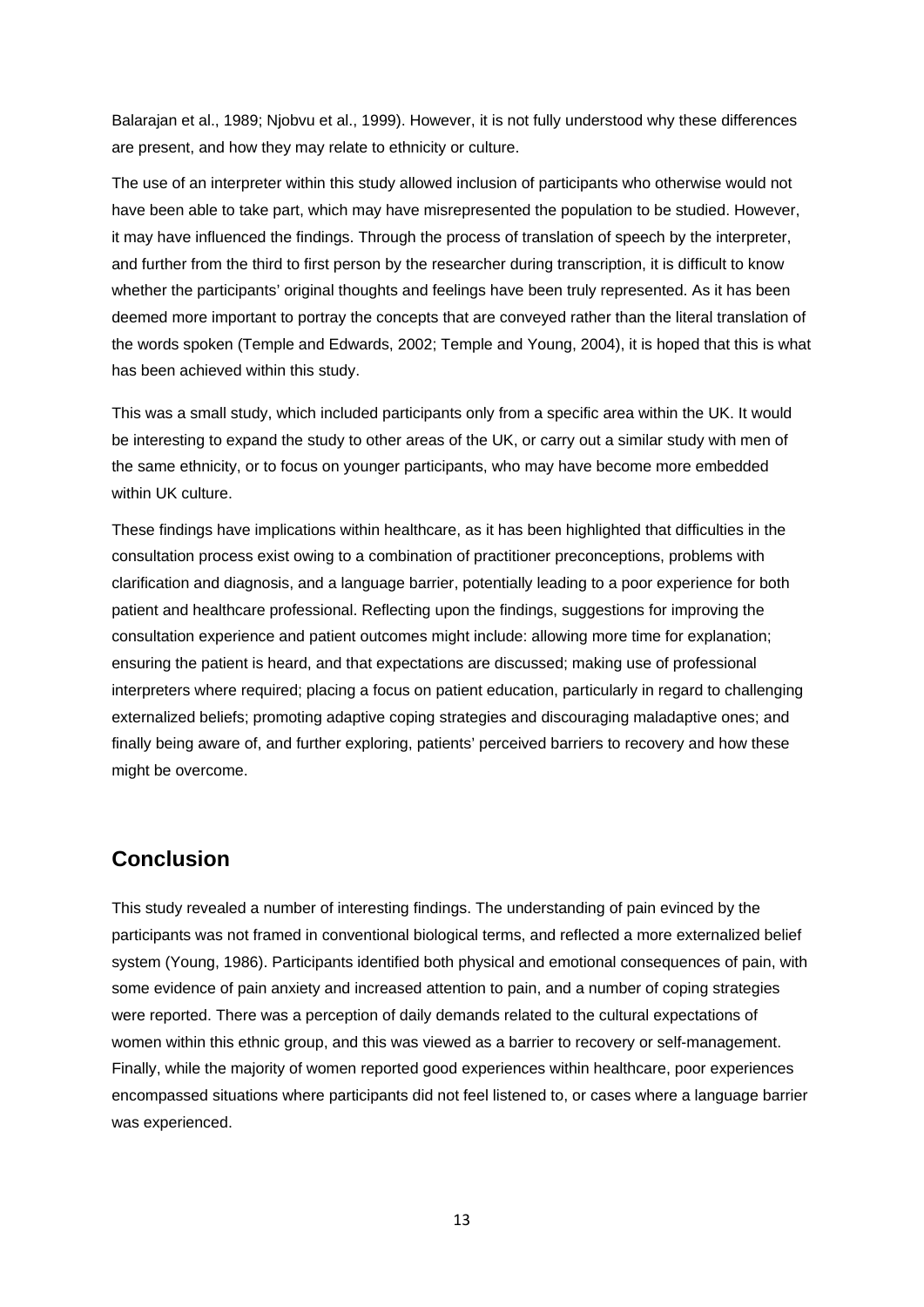#### **References**

Allison, T.R., Symmons, D.P.M., Brammah, T., Haynes, P., Rogers, A., Roxby, M., & Urwin, M. (2002). Musculoskeletal pain is more generalised among people from ethnic minorities than among white people in Greater Manchester. *Annals of the Rheumatic Diseases,* 61(2), 151–6.

Atkinson, R., & Flint, J. (2004). Snowball sampling. In M.S. Lewis-Beck, A. Bryman & Liao T.F. (Eds.), *The SAGE encyclopedia of social science research methods. Volume 3,* (pp 1043–1044). Thousand Oaks, CA: Sage

Atri, J., Falshaw, M., Livingstone, A., & Robson, J. (1996). Fair shares in health care? Ethnic and socioeconomic influences on recording of preventative care in selected inner London general practices. *British Medical Journal,* 312(7031), 614–617.

Balarajan, R., Yuen, P., & Soni Raleigh, V. (1989). Ethnic differences in general practitioner consultations. *British Medical Journal,* 299(6705), 958–960.

Bendelow, G. (1993). Pain perceptions, emotions and gender. *Sociology of Health & Illness,* 15(3), 273–294.

Berry, M. (2015). Ethnicity, culture and pain: can an anthropological perspective aid clinical practice? *Pain and Rehabilitation*, 39, 29–34

Braun, V., & Clarke, V. (2006). Using thematic analysis in psychology. *Qualitative Research in Psychology* 3(2), 77–101.

Choudhry, U.K. (2001). Uprooting and resettlement experiences of South Asian immigrant women. *Western Journal of Nursing Research* 23(4), 376–393.

Cleland, J.A., Palmer, J.A., & Venzke, J.W. (2005). Ethnic differences in pain perception. *Physical Therapy Reviews* 10(2), 113–122.

Edwards, R.R., Moric, M., Husfeldt, B., Buvanendran, A., & Ivankovich, O. (2005). Ethnic similarities and differences in the chronic pain experience: a comparison of African American, Hispanic, and white patients. *Pain Medicine* 6(1), 88–98.

Emmel, N. (2013). *Sampling and choosing cases in qualitative research: A realist approach*. London: Sage.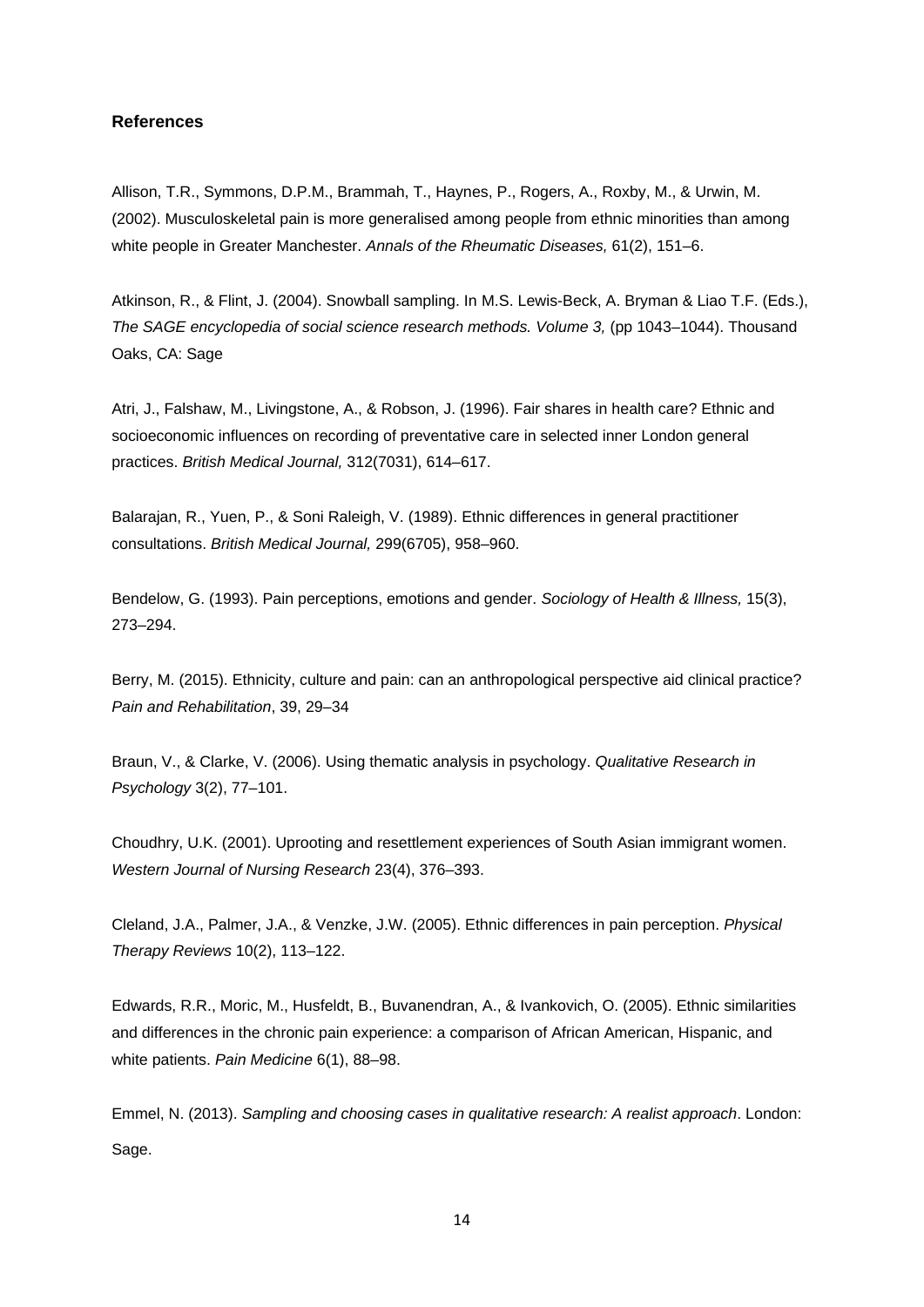Fenton, S., & Sadiq-Sangster, A. (1996). Culture, relativism and the expression of mental distress: South Asian women in Britain. *Sociology of Health and Illness* 18(10, 66–85.

Finlay, L. (2011). *Phenomenology for therapists: Researching the lived world*. Chichester: Wiley-Blackwell.

Fordyce, W.E., & Steger, J.C. (1979). Chronic pain. In O.F. Pomerleau & J.P. Brady (Eds.), *Behavioral medicine: Theory and practice* (pp. 125–153). Baltimore, MD: Williams & Wilkins.

Graneheim, U.H., & Lundman, B. (2004). Qualitative content analysis in nursing research: concepts, procedures and measures to achieve trustworthiness. *Nurse Education Today* 24(20, 105–112.

Guest, G., Namey, E., & McKenna, K. (2017). How many focus groups are enough? Building an evidence base for nonprobability sample sizes. *Field Methods* 29(1), 3–22.

Hameed, K., & Gibson, T. (1997). A comparison of the prevalence of rheumatoid arthritis and other rheumatic diseases amongst Pakistanis living in England and Pakistan. *British Journal of Rheumatology* 36(7), 781–785.

Hastie, B.A., Riley, J.L., & Fillingim R.B. (2005). Ethnic differences and responses to pain in healthy young adults. *Pain Medicine* 6(1), 61–71.

Helman, C.G. (2000). *Culture, health and illness* (4<sup>th</sup> edn). Oxford: Butterworth-Heinemann.

Hsieh, H.F., & Shannon, S.E. (2005). Three approaches to qualitative content analysis. *Qualitative Health Research* 15, 1277–1288.

Ibrahim, F., Ohnishi, H., & Sandhu, D.S. (1997). Asian American identity development: a culturally specific model for South Asian Americans. *Journal of Multicultural Counselling and Development* 25(10, 34–46.

James, J., & Hardardottir, D. (2002). Influence of attention focus and trait anxiety on tolerance of acute pain. *British Journal of Health Psychology* 7(2), 149–162.

Jordan, M.S., Lumley, M.A., & Leisen, J.C.C. (1998). The relationships of cognitive coping and pain control beliefs to pain and adjustment among African-American and Caucasion women with rheumatoid arthritis. *Arthritis Care and Research* 11(2), 80–88.

Kirmayer, L.J., & Young, A. (1998). Culture and somatization: clinical, epidemiological, and ethnographic perspectives. *Psychosomatic Medicine* 60(4), 420–430.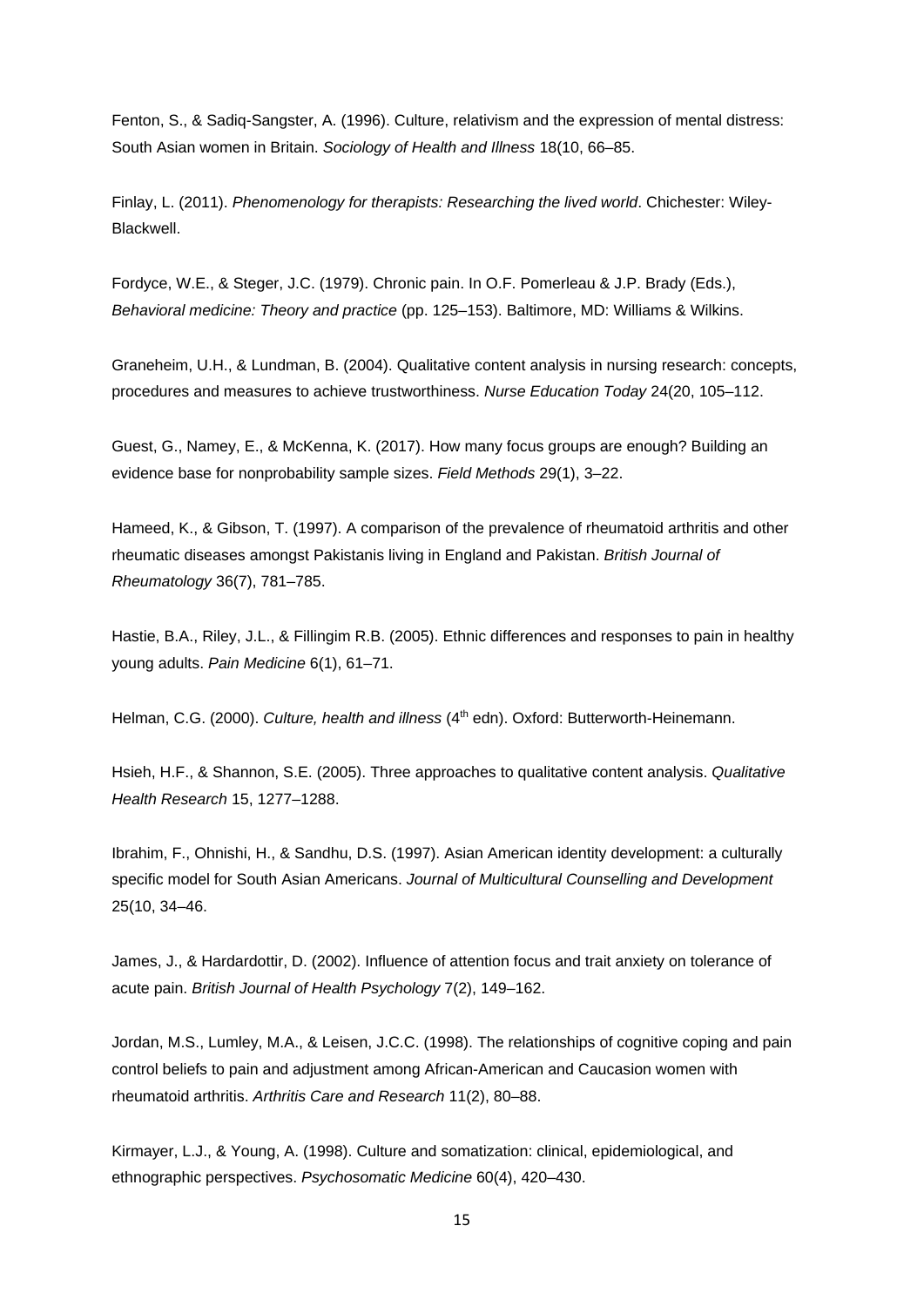Kleinman, A. (1980). *Patients and healers in the context of culture: An exploration of the borderland between anthropology, medicine and psychiatry*. Berkeley, CA: University of California Press.

Lopez, K.A, & Willis, D.G. (2004). Descriptive versus interpretive phenomenology: their contributions to nursing knowledge. *Qualitative Health Research* 14(5), 726–735.

Lovering, S. (2006). Cultural attitudes and beliefs about pain. *Journal of Transcultural Nursin*g 17(4), 389–395.

Mackey, S. (2005). Phenomenological nursing research: methodological insights derived from Heidegger's interpretive phenomenology. *International Journal of Nursing Studies* 42(2), 179–186.

Main, C.J., & Spanswick, C.C. (2000). Models of pain. In C.J. Main & C.C. Spanswick. (Eds.), *Pain management: An interdisciplinary approach,* (pp*.* 1–18)*.* London: Churchill Livingstone

Main, C.J., Sullivan, M.J.L., & Watson, P. (2008). *Pain management: Practical applications of the biopsychosocial perspective in clinical and occupational settings* ( $2<sup>nd</sup>$  ed.). London: Elsevier.

Main, C.J., Foster, N., & Buchbinder, R. (2010). How important are back pain beliefs and expectations for satisfactory recovery from back pain? *Best Practice & Research Clinical Rheumatology* 24(2), 205–217.

McGowan, L.P.A., Clark-Carter, D.D., & Pitts, M.K. (1998). Chronic pelvic pain: a meta-analytic review. *Psychology and Health* 13(5), 937–951.

Morris, D.B. (1999). Sociocultural and religious meaning of pain. In R.J. Gatchel & D.C. Turk (Eds.), *Psychosocial factors in pain: Critical perspectives,* (pp. 118–131). New York, NY: Guilford Press.

Morris, S.M. (2001). Joint and individual interviewing in the context of cancer. *Qualitative Health Research*, 11(4), 553–567.

Njobvu, P., Hunt, I., Pope, D., & Macfarlane, G. (1999). Pain amongst ethnic minority groups of South Asian origin in the United Kingdom: a review. *Rheumatology* 38(12), 1184–1187.

Oliveira, T.H., Oliveira, V.C., Melo, R.C., Melo, R.M., Freitas, A.E., & Ferreira, P.H. (2012). Patients in treatment for chronic low back pain have higher externalised beliefs: a cross-sectional study. *Revista Brasileira de Fisioterapia* 16(1), 35–39.

Parker, G., Gladstone, G., & Chee, K.T. (2001) Depression in the planet's largest ethnic group: the Chinese. *American Journal of Psychiatry* 158(6), 857–864.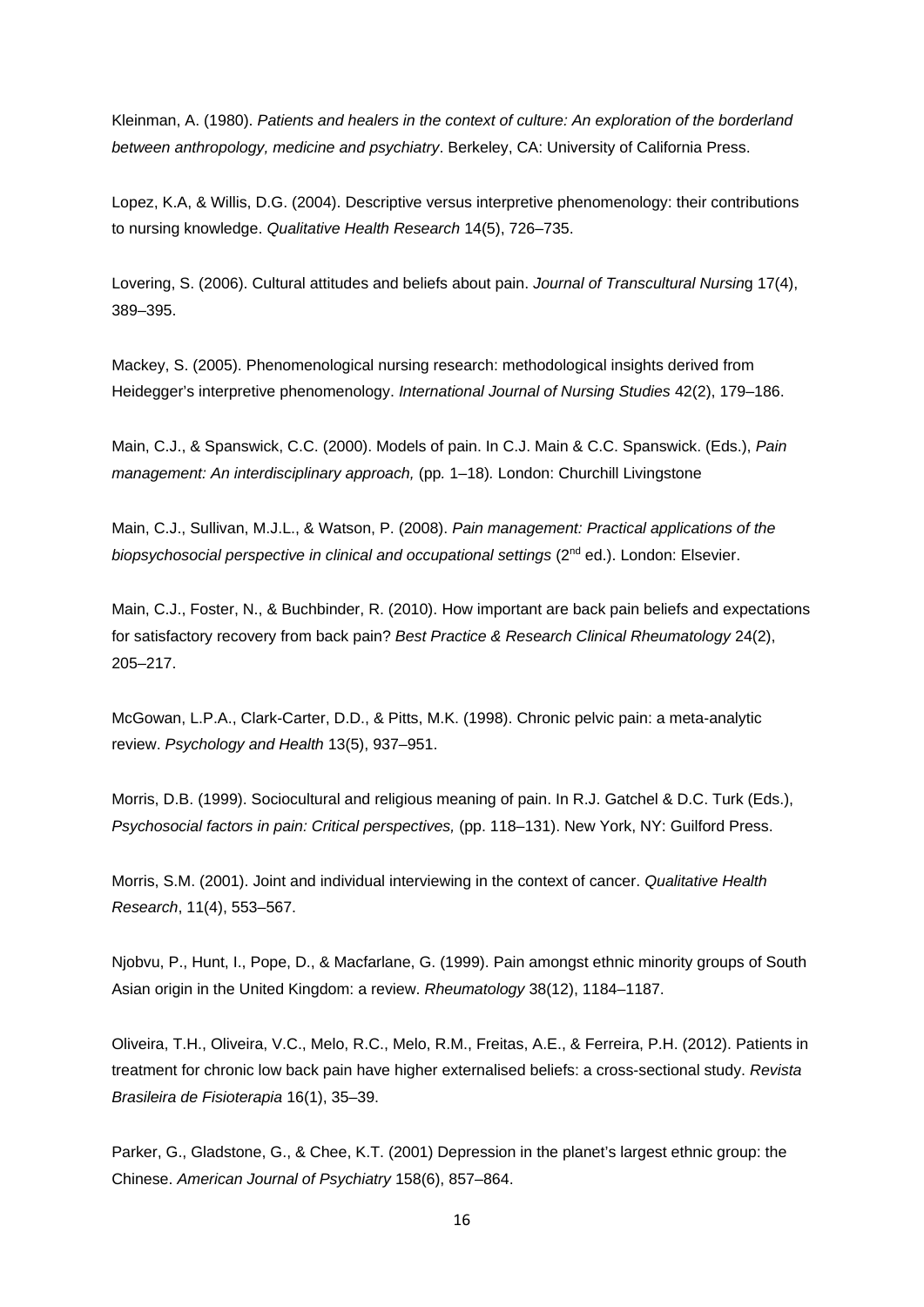Parmelee, P.A., Harralson, T.L., McPherron, J.A., DeCoster, J., & Schumacher, H.R. (2012). Pain, disability and depression in osteoarthritis: effects of race and sex. *Journal of Aging and Health* 24(1), 168–187.

Patel, S., Peacock, S.M., McKinley, R.K., Clark-Carter, D., & Watson, P.J. (2008). GPs' experiences of managing chronic pain in a South Asian community – a qualitative study of the consultation process. *Family Practice* 25(2), 71–77.

Patel, S., Peacock, S.M., McKinley, R.K., Clark-Carter, D., & Watson, P.J. (2009). GPs' perceptions of the service needs of South Asian people with chronic pain: a qualitative enquiry. *Journal of Health Psychology* 14(7), 909–918.

Plesh, O., Adams, R.N., & Gansky, S.A. (2011). Racial/ethnic and gender prevalences in reported common pains in a national sample. *Journal of Orofacial Pain* 25(1), 25–31.

Polak, L., & Green, J. (2016). Using joint interviews to add analytic value. *Qualitative Health Research*, 26(12), 1638–1648.

Richards, H.M., & Schwartz, L.J. (2002). Ethics of qualitative research: are there any special issues for health services research? *Family Practice* 19(2), 135–139.

Vargas-Silva, C. & Rienzo, C. (2017). *Migrants in the UK: An Overview*. The Migration Observatory, University of Oxford: Oxford [online] Available at: http://www.migrationobservatory.ox.ac.uk/resources/briefings/migrants-in-the-uk-an-overview/ [Accessed 28/09/2017].

Roberts, C., Moss, B., Wass, V., Sarangi, S., & Jones, R. (2005). Misunderstandings: a qualitative study of primary care consultations in multilingual settings, and educational implications. *Medical Education* 39(5), 465–475.

Rogers, A., & Allison, T. (2004). What if my back breaks? Making sense of musculoskeletal pain among South Asian and African-Caribbean people in the North West of England. *Journal of Psychosomatic Research* 57(1), 79–87.

Rudat, K. (1994). *Black and Minority Ethnic Groups in England: Health and Lifestyles*. Health Education Authority: London.

Tan, G., Jensen, M.P., Thornby, J., Anderson, K.O. (2005). Ethnicity, control appraisal, coping, and adjustment to chronic pain among black and white Americans. *Pain Medicine* 6(1), 18–28.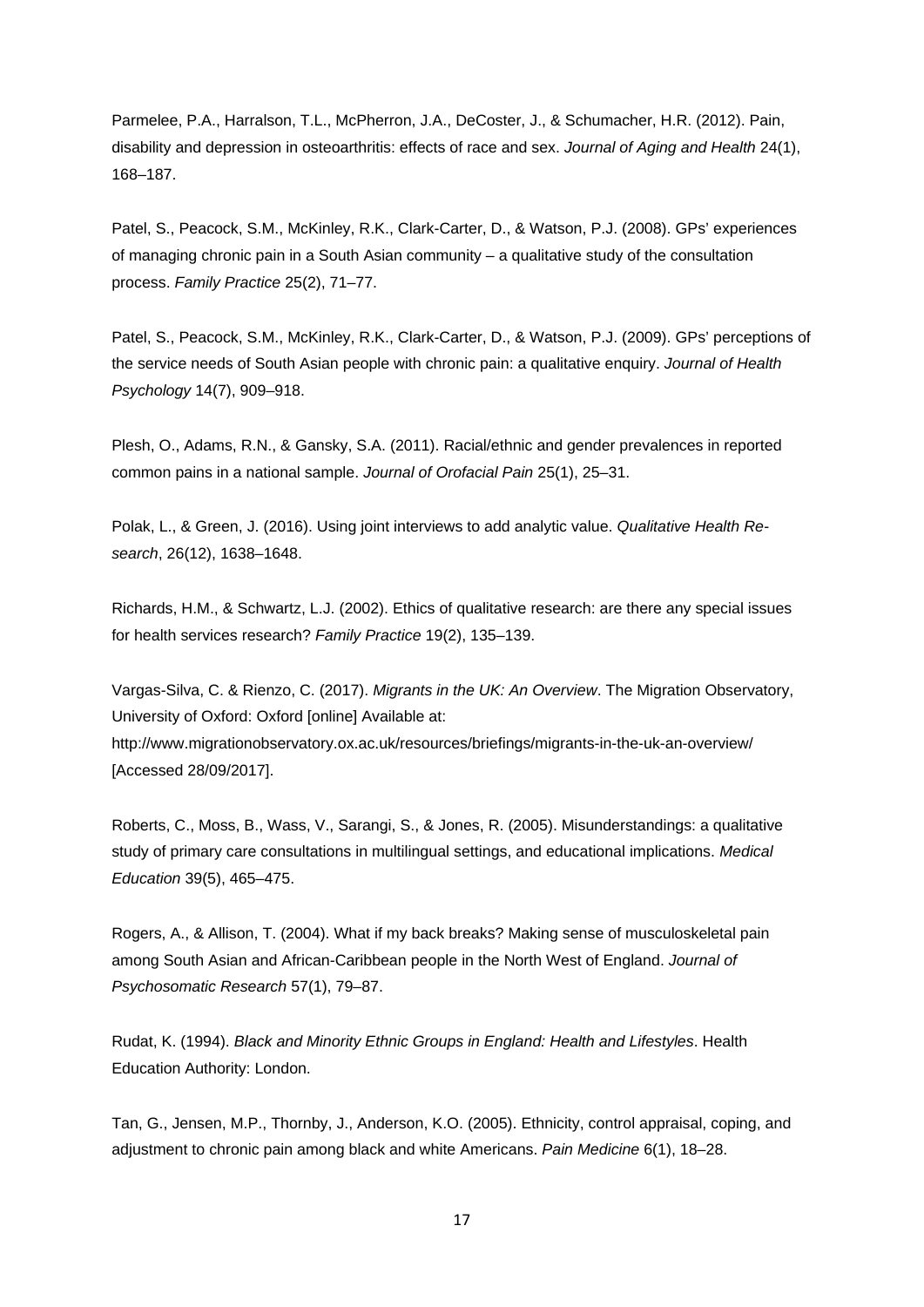Tan, G., Teo, I., Anderson, K.O., & Jensen, M.P. (2011). Adaptive versus maladaptive coping and beliefs and their relation to chronic pain adjustment. *Clinical Journal of Pain* 27(9), 769–774.

Temple, B., & Edwards, R. (2002). Interpreters/translators and cross-language research: reflexivity and border crossings. *International Journal of Qualitative Methods* 1(2), 1–12.

Temple, B., & Young, A. (2004). Qualitative research and translation dilemmas. *Qualitative Research* 4(2), 161–178.

Walsall Council (2013) *2011 Census Reports: Key Statistics for Walsall: Borough Summary*. Walsall: Walsall Council [online] Available at: http://cms.walsall.gov.uk/2011\_census [Accessed 17/02/2015].

Wiech, K., & Tracey, I. (2009). The influence of negative emotions on pain: behavioral effects and neural mechanisms. *NeuroImage* 47(3), 987–994.

Young, A. (1986). Internalising and externalising medical belief systems: an Ethiopian example. In C. Currer & M. Stacey (Eds), *Concepts of health, illness and disease: A comparative perspective*, (pp. 139–160). Leamington Spa: Berg.

Zborowski, M. (1952). Cultural components in response to pain. *Journal of Social Issues* 8(4), 16–30.

Zola, I.K. (1966), Culture and symptoms – an analysis of patients' presenting complaints. *American Sociological Review* 31(5), 615–630.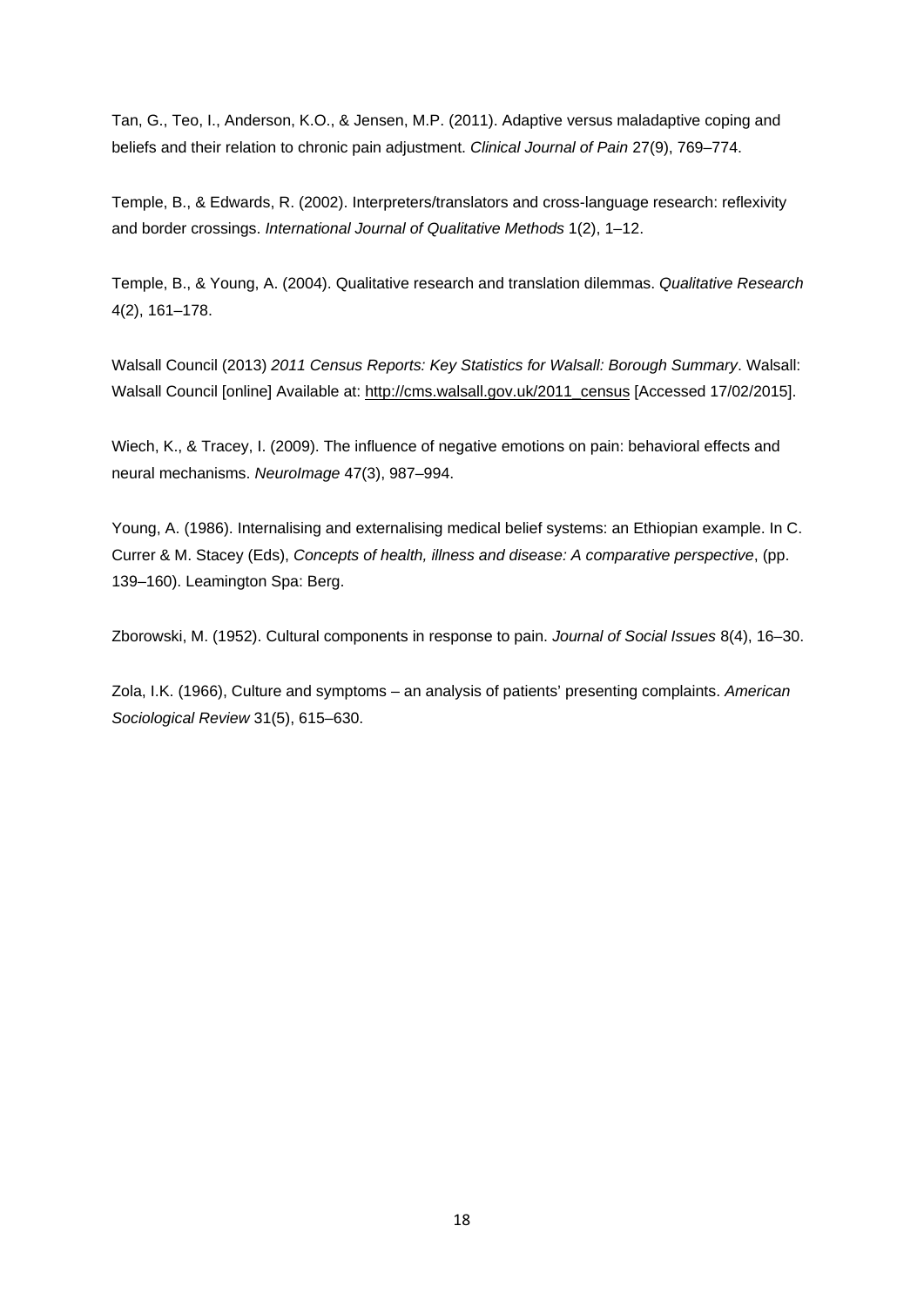#### **Table 1. Participant information**

| <b>Participant</b><br>number | <b>Group</b><br>interview | Age             | <b>Country of</b><br>birth | <b>First</b><br>language | <b>Religion</b> | <b>Marital</b><br><b>Status</b> | <b>Highest</b><br>educational<br>level | <b>Employment</b><br>status           | <b>Pain location</b>                                 |
|------------------------------|---------------------------|-----------------|----------------------------|--------------------------|-----------------|---------------------------------|----------------------------------------|---------------------------------------|------------------------------------------------------|
|                              |                           | 47              | India                      | Gujarati                 | Hindu           | Married                         | Secondary<br>school                    | Housewife                             | Left side trunk,<br>back, leg, head,<br>feet, ankles |
| $\overline{2}$               | $\mathbf{1}$              | 58              | Kenya                      | Gujarati /<br>English    | Hindu           | Married                         | Primary<br>school                      | Housewife                             | None                                                 |
| $\overline{3}$               | $\mathbf{1}$              | 47              | India                      | Gujarati                 | Hindu           | Widow                           | Secondary<br>school                    | Self-employed<br>- shop owner         | Whole body                                           |
| $\overline{4}$               | $\overline{2}$            | 44              | India                      | Gujarati                 | Hindu           | Married                         | University                             | Employed-<br>supervisor<br><b>NHS</b> | Right knee,<br>ankles                                |
| 5                            | $\overline{2}$            | $\overline{55}$ | Uganda                     | Gujarati                 | Hindu           | Married                         | Secondary<br>school                    | Housewife                             | <b>Knees</b>                                         |
| 6                            | $\overline{2}$            | 64              | India                      | Gujarati                 | Hindu           | Married                         | Secondary<br>school                    | Housewife                             | None                                                 |
| $\overline{7}$               | 3                         | 75              | India                      | Punjabi                  | Sikh            | Married                         | None                                   | Housewife                             | Low back, legs,<br>shoulders                         |
| 8                            | 3                         | 75              | <b>Burma</b>               | Punjabi                  | Sikh            | Married                         | Secondary<br>school                    | Housewife                             | <b>Knees</b>                                         |
| 9                            | 3                         | 63              | India                      | Punjabi                  | Hindu           | Married                         | Secondary<br>school                    | Housewife                             | Posterior left knee                                  |
| 10                           | $\overline{4}$            | $\overline{72}$ | India                      | Gujarati                 | Hindu           | Married                         | Primary<br>school                      | $Retired -$<br>machine<br>operator    | <b>None</b>                                          |
| $\overline{11}$              | $\overline{4}$            | 72              | India                      | Gujarati                 | Hindu           | Widow                           | Primary<br>school                      | $Retired -$<br>machine<br>operator    | Right shoulder,<br>knees                             |
| $\overline{12}$              | $\overline{4}$            | 52              | Fiji Islands               | Gujarati                 | Hindu           | Married                         | Secondary<br>school                    | Employed-<br>teaching<br>assistant    | None                                                 |
| 13                           | 4                         | 60              | Kenya                      | Punjabi /<br>English     | Hindu           | Married                         | Secondary<br>school                    | Housewife                             | Heartburn                                            |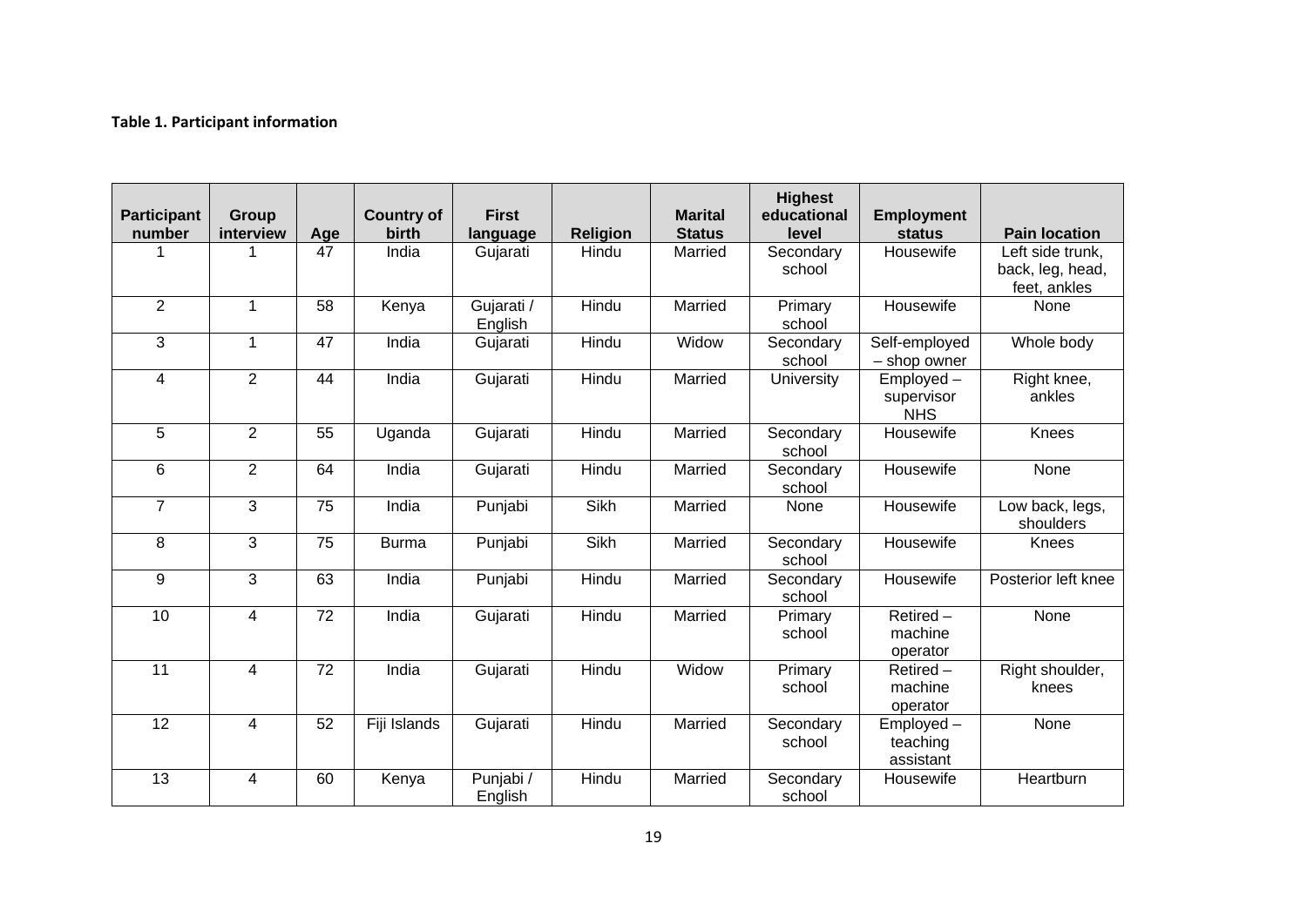| 14 | 4 | 66 | India   | Gujarati | Hindu | Married | Secondary | Housewife      | Right knee      |
|----|---|----|---------|----------|-------|---------|-----------|----------------|-----------------|
|    |   |    |         |          |       |         | school    |                |                 |
| 15 | 5 | 41 | England | English  | Hindu | Married | College   | $Employd -$    | Left thoracic   |
|    |   |    |         |          |       |         |           | administration | spine, side     |
|    |   |    |         |          |       |         |           | officer        |                 |
| 16 | 5 | 70 | India   | Gujarati | Hindu | Married | Primary   | Housewife      | Shoulders, low  |
|    |   |    |         |          |       |         | school    |                | back            |
| 17 | 5 | 44 | India   | Gujarati | Hindu | Married | College   | $Employd -$    | Right shoulder, |
|    |   |    |         |          |       |         |           | lunchtime      | low back, left  |
|    |   |    |         |          |       |         |           | supervisor     | knee            |